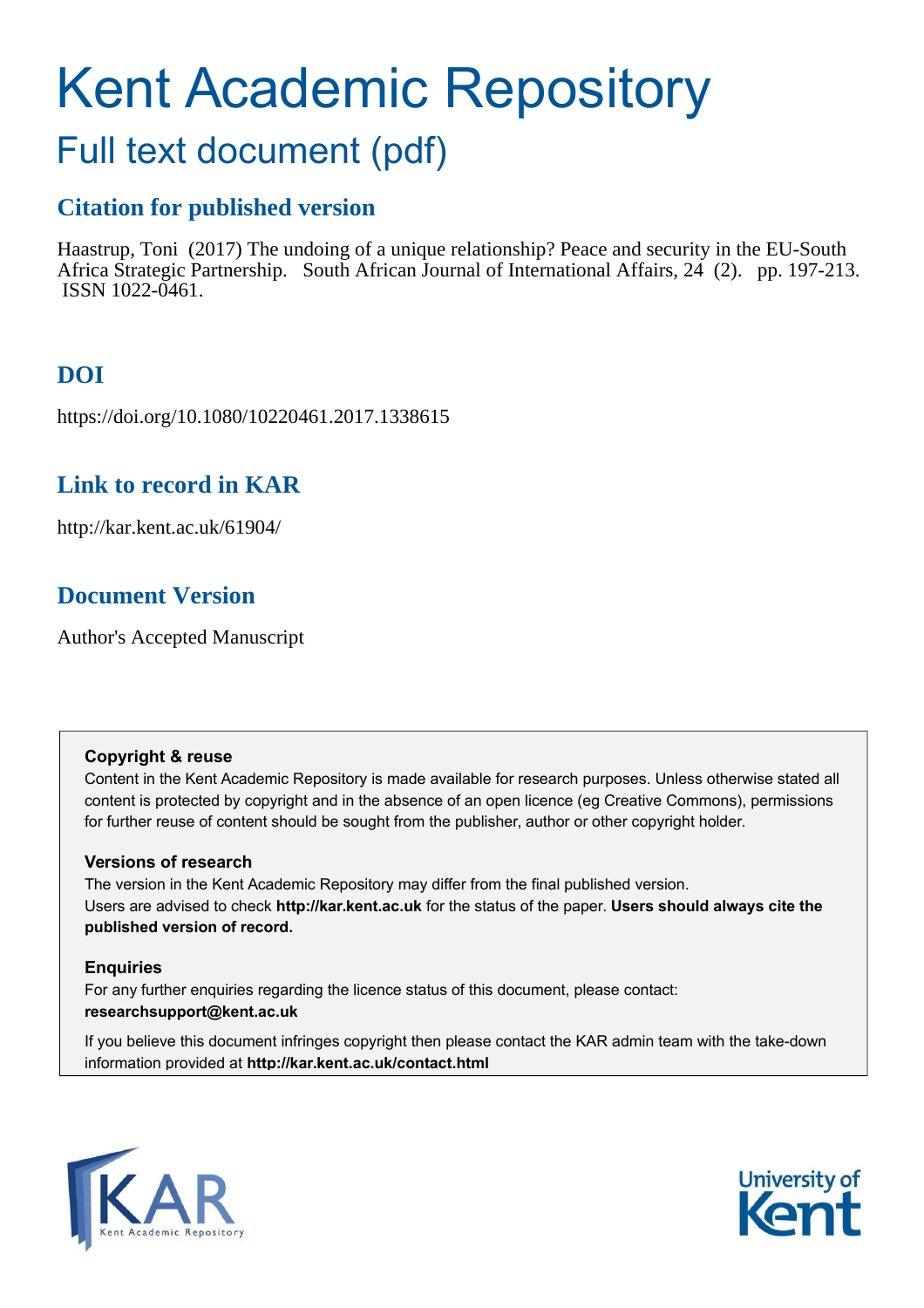#### **The undoing of a unique relationship?**

#### **Peace and security in the EU-South Africa Strategic Partnership**

Toni Haastrup\* University of Kent, United Kingdom

#### **Abstract**

When the EU and South Africa acceded to a strategic partnership, they expanded into new areas of partnership. One of these areas was peace and security, which is the focus of this article. The article argues that although there appears to be a shared understanding of what security means, the strategic partnership has not been utilised significantly to further this understanding in practice. This is largely due to the EU's preferences for a continental, multilateral approach over the bilateralism of a strategic partnership. At the same time, South Africa sees its strategic partnership with the EU as being outside of its broader commitment to regional security. As a result the peace and security element of the strategic partnership has not been leveraged effectively despite several entry points for action. The article thus concludes that both the EU and South Africa need to re-think the current arrangement.

#### **Introduction**

This article examines how notions of security in the European Security Strategy (ESS) and now the Global Security Strategy have interacted with the development of 'peace and security' in the context of EU-South Africa relations in the past decade of the EU-South Africa Strategic Partnership. To do this, the article addresses first the

 $\overline{\phantom{a}}$ 

<sup>\*</sup> t.haastrup@kent.ac.uk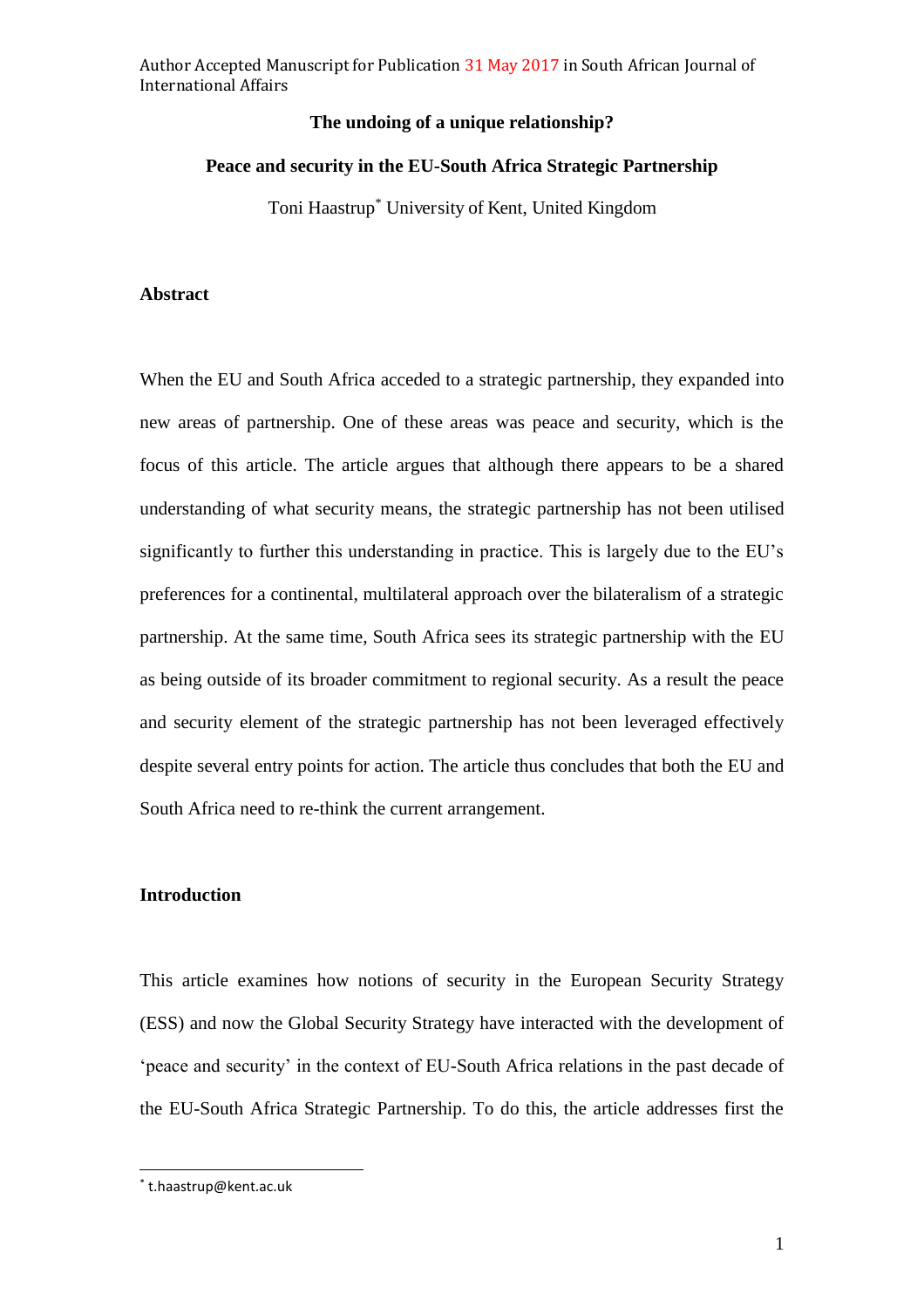development of the EU's relationship with South Africa. It then demonstrates how the construction of South Africa, in particular its post 1994 identity, is externalised and situated vis-à-vis the rest of Africa.<sup>1</sup> This post 1994 identity has played a role in what the article argues is the discursive exclusion of peace and security in the strategic partnership with the EU. This exclusion within the partnership is however not a complete exclusion of peace and security within the broader remit of EU-South Africa (EU-SA) relations. Rather, in order to 'see' peace and security where the EU and South Africa are concerned, the argument is that it is necessary to look to the practice of security by the EU at the regional/continental level.

This preference for regional/continental security cooperation and practice can be explained by how the EU sees itself and the way it has constructed security as part of its international relations. This self-understanding informs the practice of security in the EUs engagement with South Africa and Africa more broadly on peace and security. Following an examination of how the EU enacts peace and security, the article highlights some potential areas of cooperation between the two strategic partners. In analysing whether, and the extent to which, the strategic partnership is used to enhance regional security, the article concludes with some reflections on what limited partnership in this area might mean for the future of the EU-South Africa Strategic Partnership on peace and security.

Before delving into the main analysis, it is worth considering the data collection and analysis methods used. The arguments made here and the analysis developed relies on a qualitative approach to research that includes process tracing and broad discourse analysis as methods. Process tracing is applied to official documents, press releases,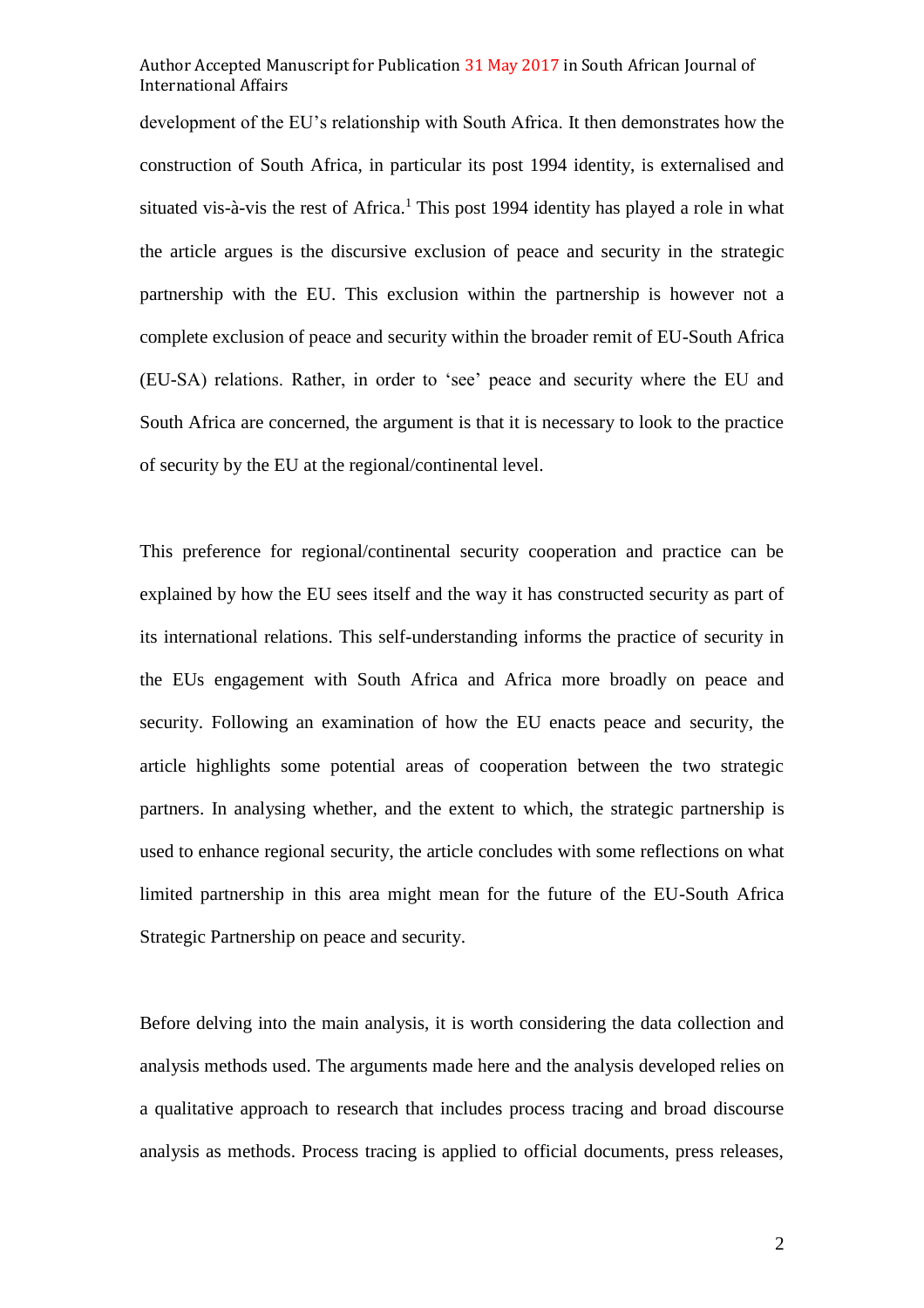academic literature and third party reports. These sources create causal chains that help to organise data systematically. This allows for ease in identifying nodal points, each one 'a privileged sign around which the other signs are ordered<sup>'2</sup>. Utilising discourse analysis, this article seeks to understand these nodal points better.

In other words, the analysis within this article identifies the ways in which the meaning of EU-SA relations are fixed as unique, and consequently what implications this has in relation to peace and security in the context of the last decade of the strategic partnership. By undertaking discourse analysis, this assessment gives equal worth to text and speech as research sources, while providing insights into specific practices in EU-SA relations since the establishment of their strategic partnership, as well as some unintended consequences within this unique context.

#### **Peace and Security – a discursive exclusion**

In 2007, the European Union (EU) and South Africa signed a strategic partnership. This has already been identified as significant, with the recurring refrain that this is the only strategic partnership the EU has with an African country. This accession to the level of strategic partnership appears a seemingly monumental shift in relations between the two polities. However, the terms of the partnership, as articulated in the formal agreement, emphasised that the partnership was predicated on prior relations in trade, development, and science and technology innovations.

Importantly, however, the partnership framework also laid the groundwork for expanding on additional areas of cooperation and engagement. Here, there are new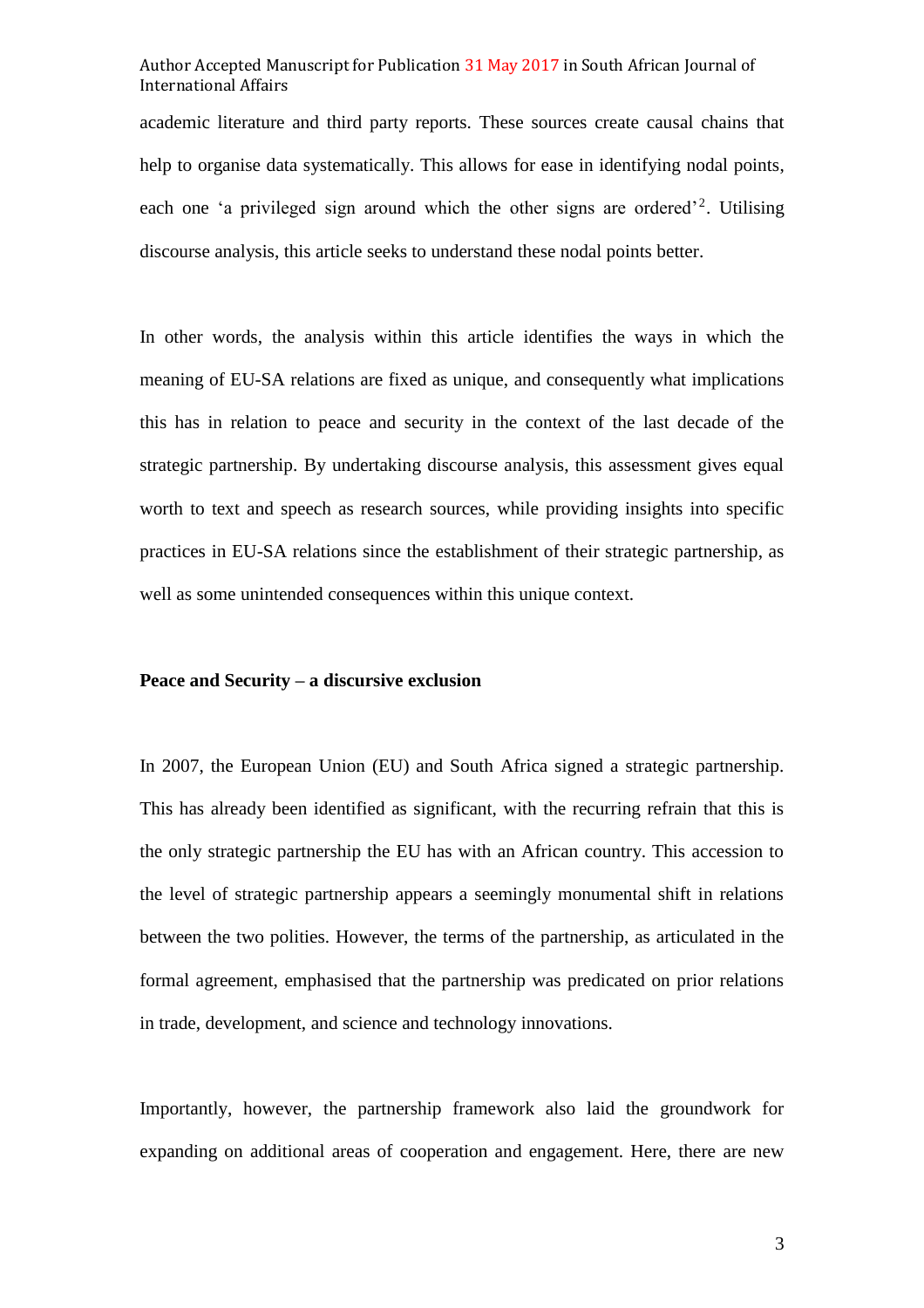commitments to transnational social issues, including the environment and information and communications technology (ICT), and an enthusiasm for more joint foreign policy positions especially through multilateral practice in trade, international crime and regional integration. At the time that the EU and South Africa signed the partnership, however, peace and security was deemed, along with other areas of cooperation, to be aspirational, contrary to the EU's broader engagement in the rest of Africa.

South Africa, like the North African countries,<sup>3</sup> was often seen as outside the core focus of Africa-EU relations during the Cold War. South Africa was typically excluded from Africa-EU relations owing to its apartheid system of governance, normatively and ethically rejected by an ostensibly post-colonial European Community. This has meant that unlike its engagement with the African countries in the context of the African, Caribbean and Pacific (ACP) trans-regional bloc, historically EU-South Africa relations were positioned as unique.

This material and discursive construction of a South Africa unique in Africa and in international relations is reproduced by South African elites, accepted by the EU and made visible in the official agreements. In short, the way that South Africa narrates itself in terms of its material capabilities and various policy discourses suggests a country that is set apart from the rest in the African context and, consequently, in its foreign policies. When the Trade, Development and Cooperation Agreement (TDCA) was first established between the EU and South Africa, the sharp separation of South Africa from the rest of the Africa-EU context further crystallised the notion that South Africa was different. South Africa, just a few years officially out of apartheid, chose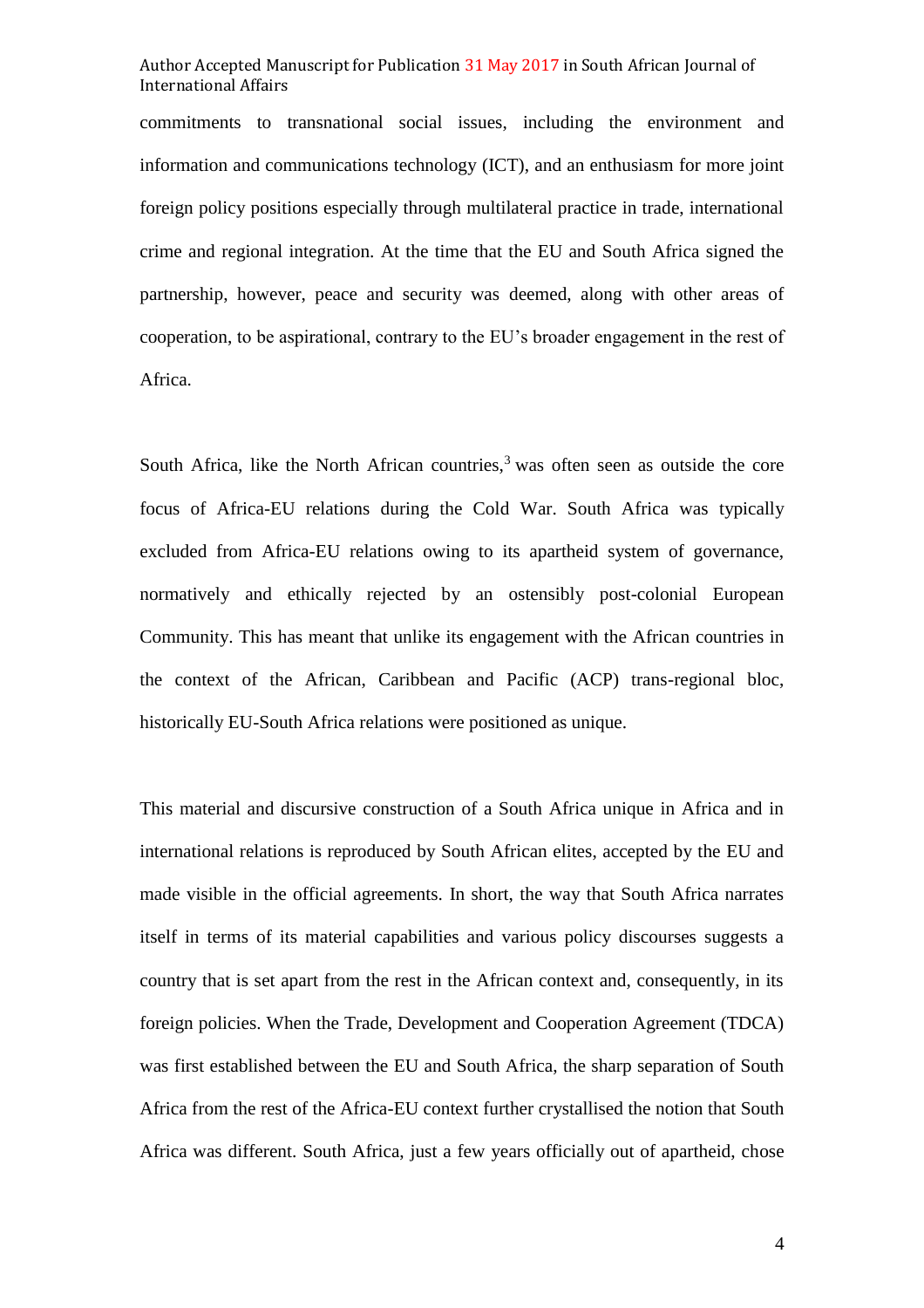not to negotiate development cooperation, political dialogue or trade through the typical Africa-EU framework of ACP agreements.

This was a deliberate strategy; after all, South Africa actually acceded to the Georgetown Agreement between the ACP countries in 1997. And although it did not fully come into force until 2004, the TDCA was signed in 1999, two years after Pretoria began its official membership in the ACP-EU relations. Yet, an official statement about membership in the ACP declares that '[South Africa] is not a party to the trade chapters of the Cotonou Agreement because South Africa already had an agreement with the EU'.<sup>4</sup> Thus, while South Africa sees the ACP as a forum to negotiate with other developing countries, it was not the vehicle of choice for Pretoria's engagement with the EU. The subsequent negotiation and accession to the EU-South Africa Strategic Partnership, the only such bi-lateral relationship the EU has with a single country in Africa, further underscores the narrative of South Africa as different, distinct or unique.

This separation from the rest of the continent has had concrete implications, one of which is the exclusion of a tangible joint peace and security agenda in the context of the EU-South Africa Strategic Partnership. The longevity of the relationship between the EU and South Africa means that South Africa is also witness to, and catalyst for the broader evolution of Africa-EU relations, and importantly the development of the EU's capabilities as a global actor<sup>5</sup>. Moreover, the inclusion of peace and security as an area of cooperation with Africa constitutes an extension of the post 1994 relationship between the EU and South Africa. It is thus not surprising that the EU has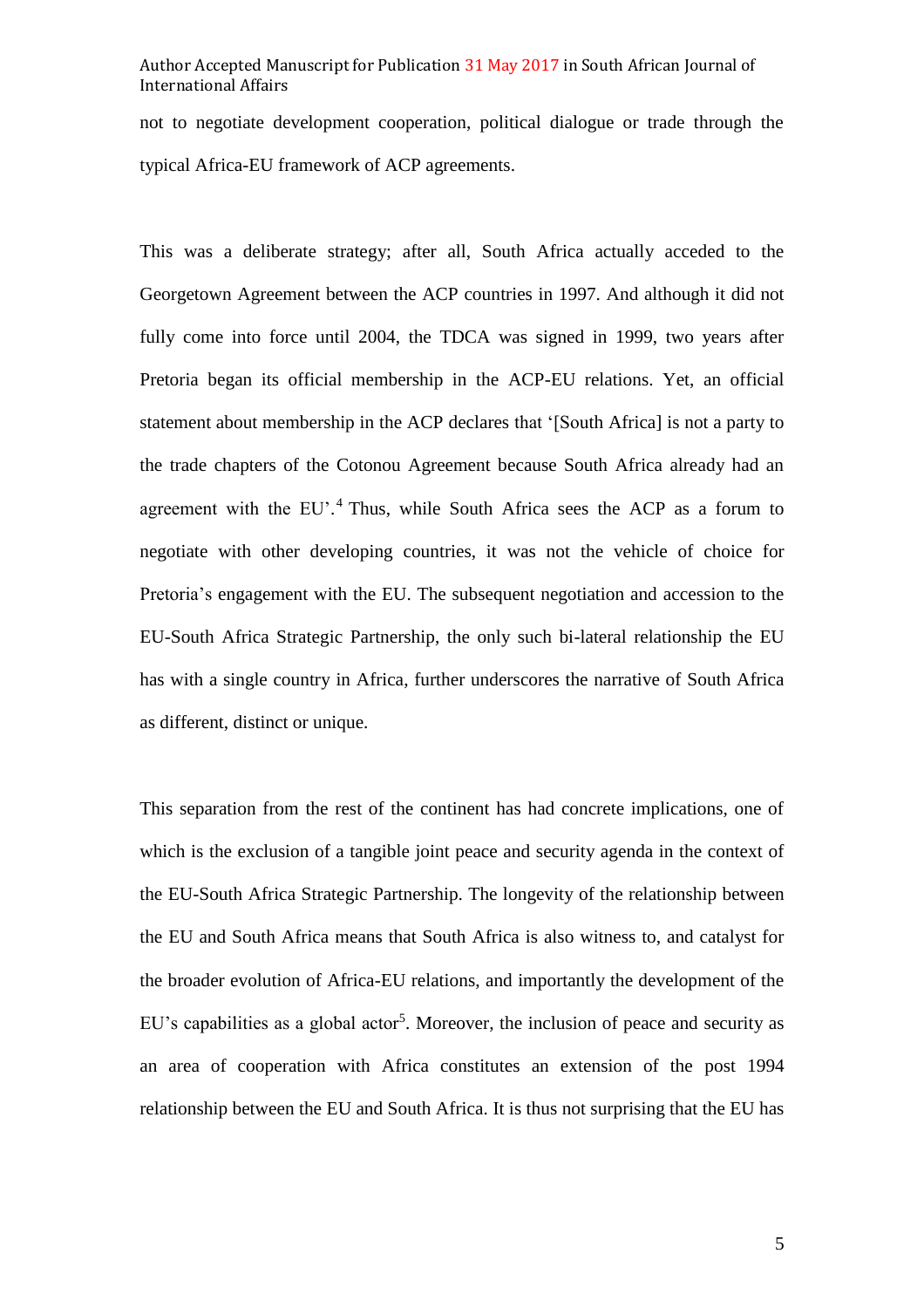had a preference for engaging in security with specific states or at the regionalcontinental level.

The argument here is that because of the evolution of the relationship between the EU and South Africa, peace and security cooperation is substantively excluded from the EU-South Africa Strategic Partnership. Its mention within the documentation of the strategic partnership suggests a tendency towards the inter-texuality<sup>6</sup> on peace and security found in the numerous texts that account for the EUs external relations, especially towards Africa. The first and most prominent of these is the European Security Strategy of 2003. In consideration of the ESS, it is argued that the unique history of EU-South Africa relations bears responsibility for the lack of development of the peace and security area of cooperation within the strategic partnership. Although a new space had been created for more than just trade and aid, including increased political dialogue, the discursive absence of peace and security beyond mention as a substantive area of cooperation has been notable in the first decade of the partnership. This absence has not been an exercise in deception. Rather, it is the direct consequence of a relationship that builds on a specific history of interactions, on the EU's broader approach to Africa, and on South Africa's self-perception as a security actor.<sup>7</sup>

The discursive exclusion of peace and security from the strategic partnership however, does not translate into its exclusion in EU-South Africa relations. Rather, South Africa, like the other strategic partners, plays a role in shaping the EU's perceptions of what constitutes insecurity and the global challenge this presents. However, due to its own internal dynamics and the evolution of its relationship with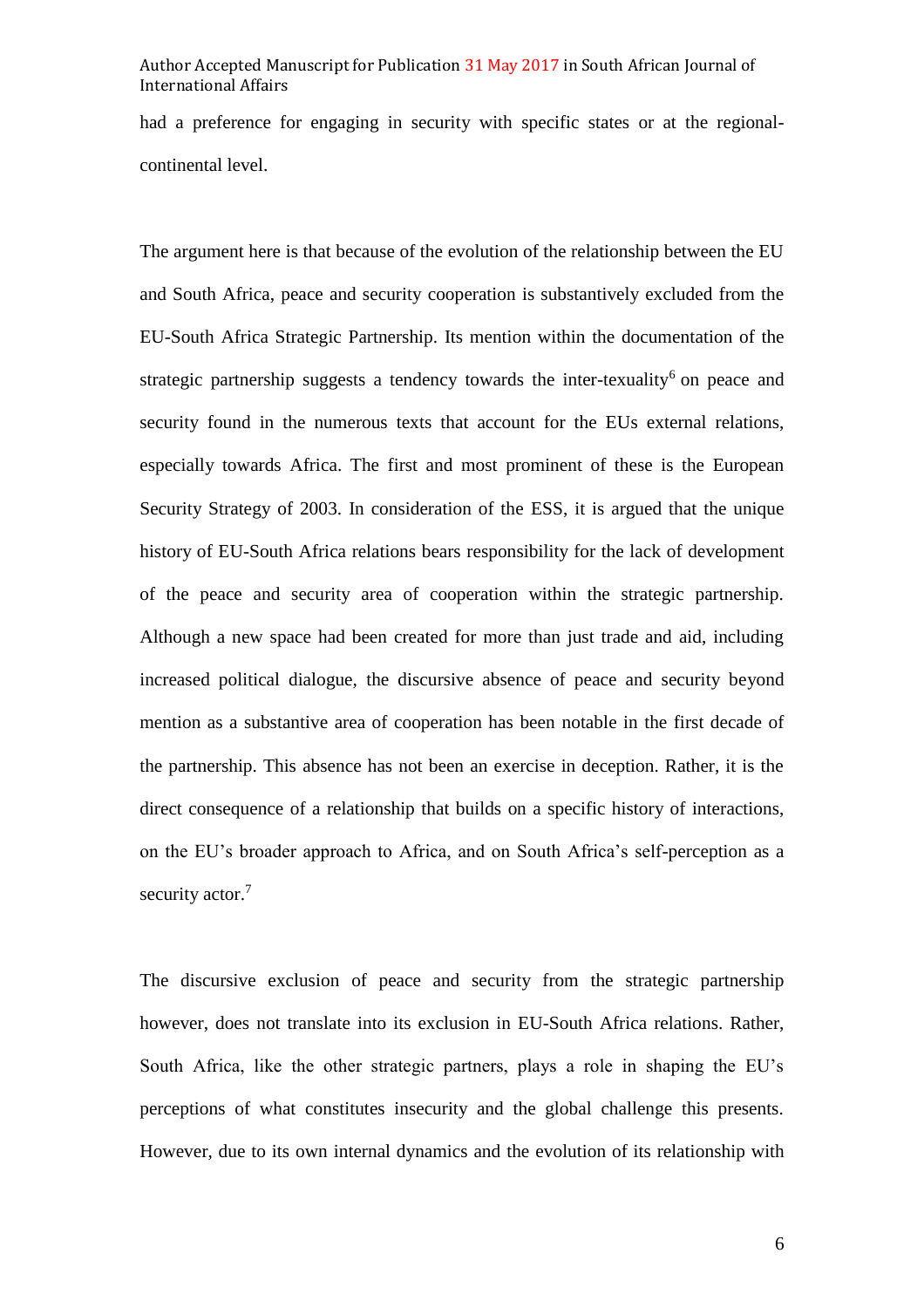the rest of the African continent, the EU situates the importance of South Africa as relevant within a complex regional security landscape that requires multilateral responses.

If one accepts this understanding of EU-SA relations (and within those relations, the strategic partnership), and of Africa-EU relations, then a more nuanced understanding of the position of peace and security begins to emerge. To gain a full understanding it is most fruitful to look outside of the strategic partnership, turning to practices at the regional/continental level. In doing so, it is then possible to identify the evolution of the EU's construction of security as part of its regional identity, and its preference for particular priorities in security practice by drawing on the experiential and normative dimensions of security.

#### **Constructing the EU in Africa: An extra-regionalist case for human security**

The starting point for the EU's engagement in Africa is the ESS. Through this framework, the EU articulates its normative responsibility to promote a world that enjoys peace and security. The EU's understanding of security is thus experiential. Therefore, 'peace and security' is conceptualised as not just a national good, as is typical of states in their practise of international relations, but a regional one.

Regional approaches to political practices are well grounded within the Areas Studies and International Relations literature. Regionalism refers to strategic coordination and cooperation within a given region.<sup>8</sup> This does not exclude national preference or action. Rather, it reflects the institutionalisation of certain discursive and material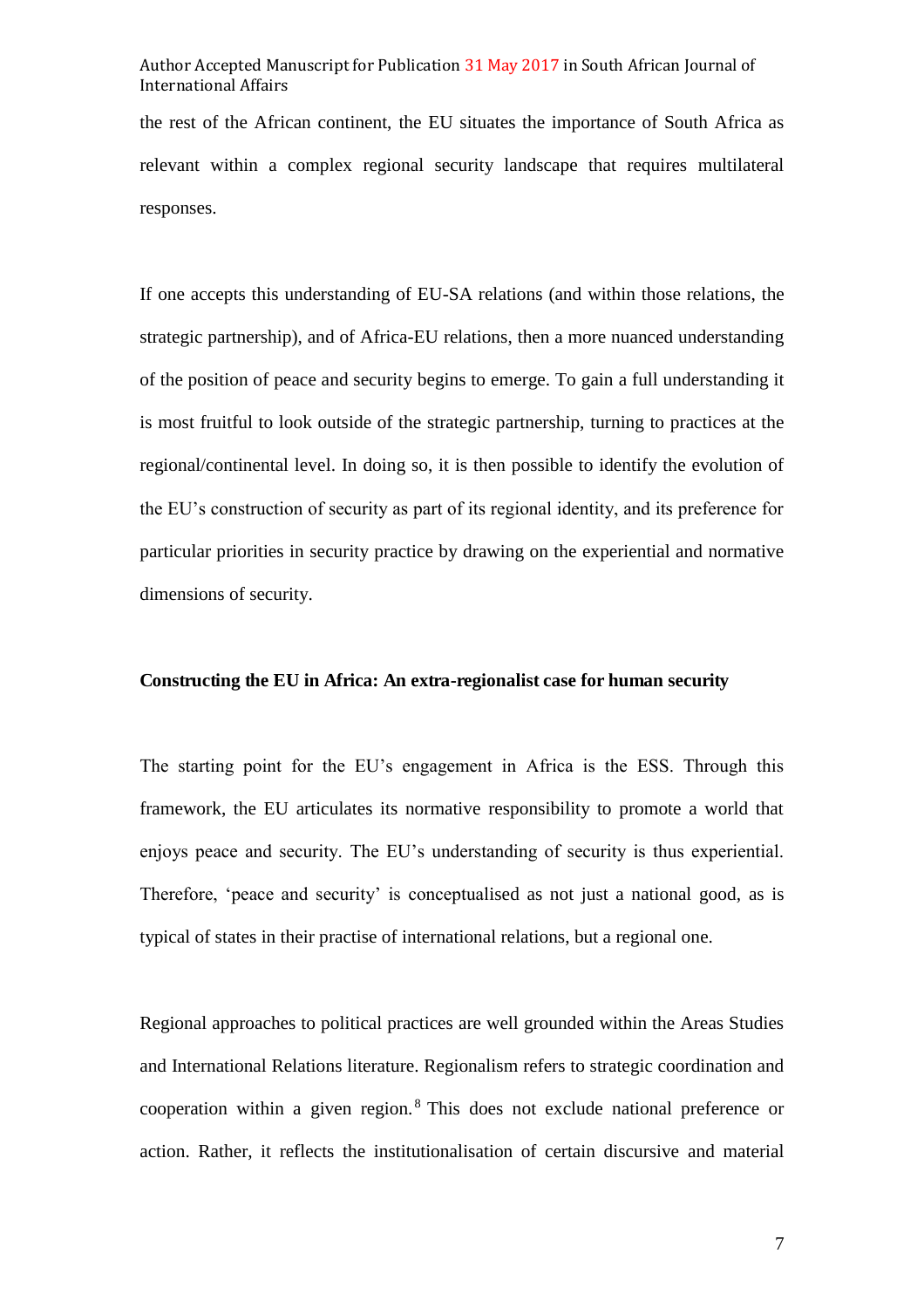practices that allow us to speak of 'the EU' as a security actor on the one hand, but that also help us to understand the national policies of South Africa that make the African region a focus of its foreign policy identity.

International Relations theories offer competing explanations for why regional security cooperation happens. For neo-realists, the pressures of certain security 'threats' allow states to come together in response to the threat.<sup>9</sup> In other words, security cooperation is based on the relative interests of the states and is only sustained as long as that interest remains. Some critical security theorists suggest other explanations through the Regional Security Complex Theory (RSCT).<sup>10</sup> RSCT was conceptualised by Barry Buzan and further developed with Ole Waever as part of the broad theorising of the Copenhagen School approach to security.<sup>11</sup> They argue that trends in international security practice are increasingly regionalised. This is due to both the nature of security threats, and the responses to these threats, which are constrained from travelling over long distances. While RSCT conclusions on the nature of insecurity are downright problematic, especially with respect to its portrayal of the subaltern, RSCT represents some theoretical and empirical justifications for notions of security as regional.

It makes sense, then, that the EU's understanding of security is informed by its selfidentity as a regional entity. This is especially based on the perception that a regional approach has guaranteed security for Europe and thus, this is a perspective that the EU seeks to export.<sup>12</sup> In other words, it aims to conduct its foreign security relations at the regional level. This is the practice that has been observed in EU engagements on security in Africa. The result is that even in its bilateral relationships in Africa,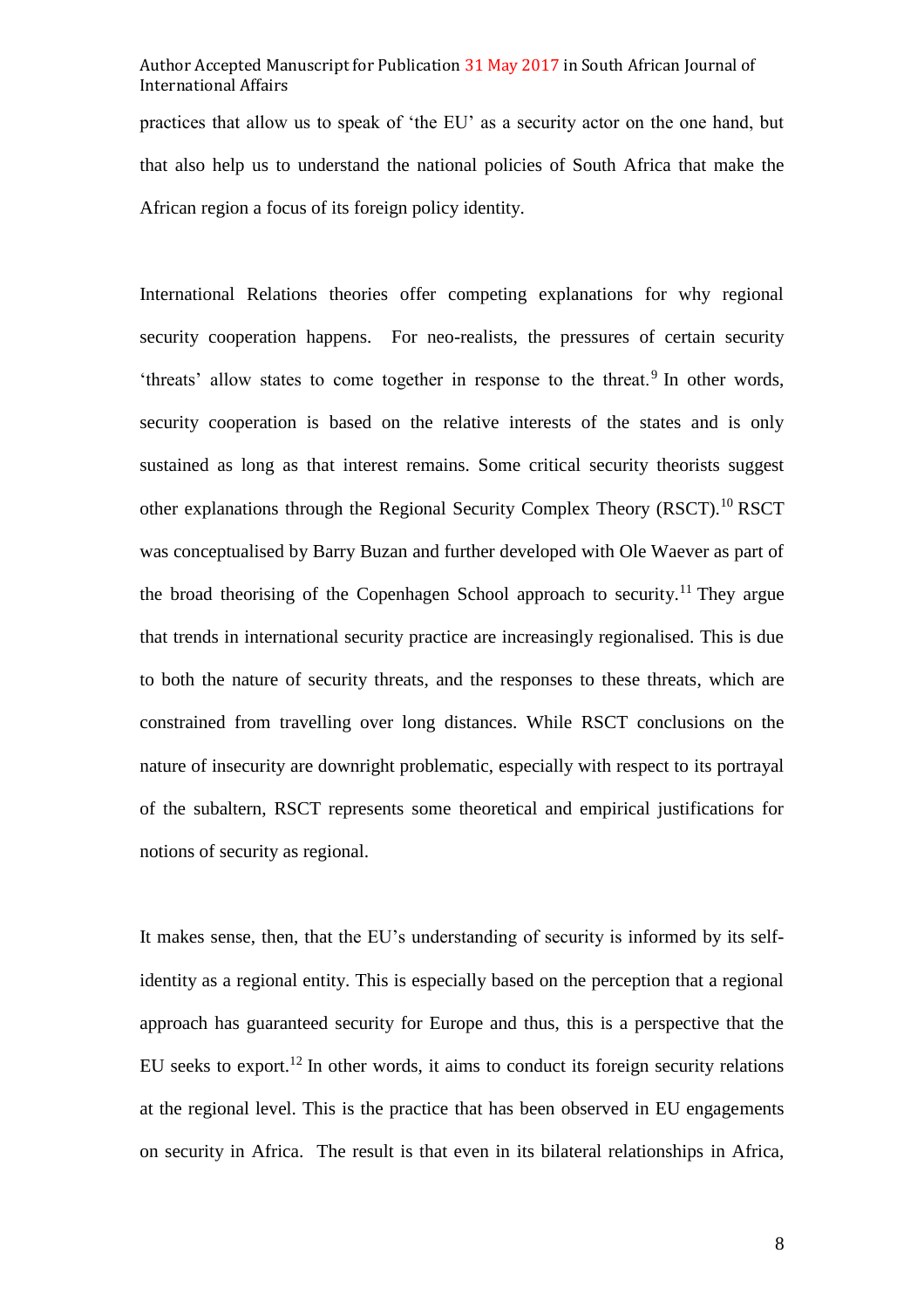including its strategic partnership with South Africa,, peace and security cooperation is conducted within this lens. Its explicit function is to enhance the regional dimensions of security.

Overall, this vision appears consistent with South Africa's own foreign policy rhetoric. While South Africa itself does not have a singular national security policy, across a variety of key documents such a framework begins to emerge.

In 1994, the White Paper on Intelligence, which sets the tone for South Africa's security vision stated: <sup>13</sup>

The intermingling and transnational character of modern-day security issues furthermore indicates that solutions to the problems of insecurity are beyond the direct control of any single country

In the 2011 White Paper on South Africa's Foreign Policy, the following is noted: <sup>14</sup>

Our struggle for a better life in South Africa is intertwined with our pursuit of a better Africa in a better world. Its destiny is inextricably linked to that of the Southern African region. Regional and continental integration is the foundation for Africa's socio-economic development and political unity, and essential for our own prosperity and security.

Moreover, its 2014 National Defence Review clearly articulates these responses as being regional. The document states: <sup>15</sup>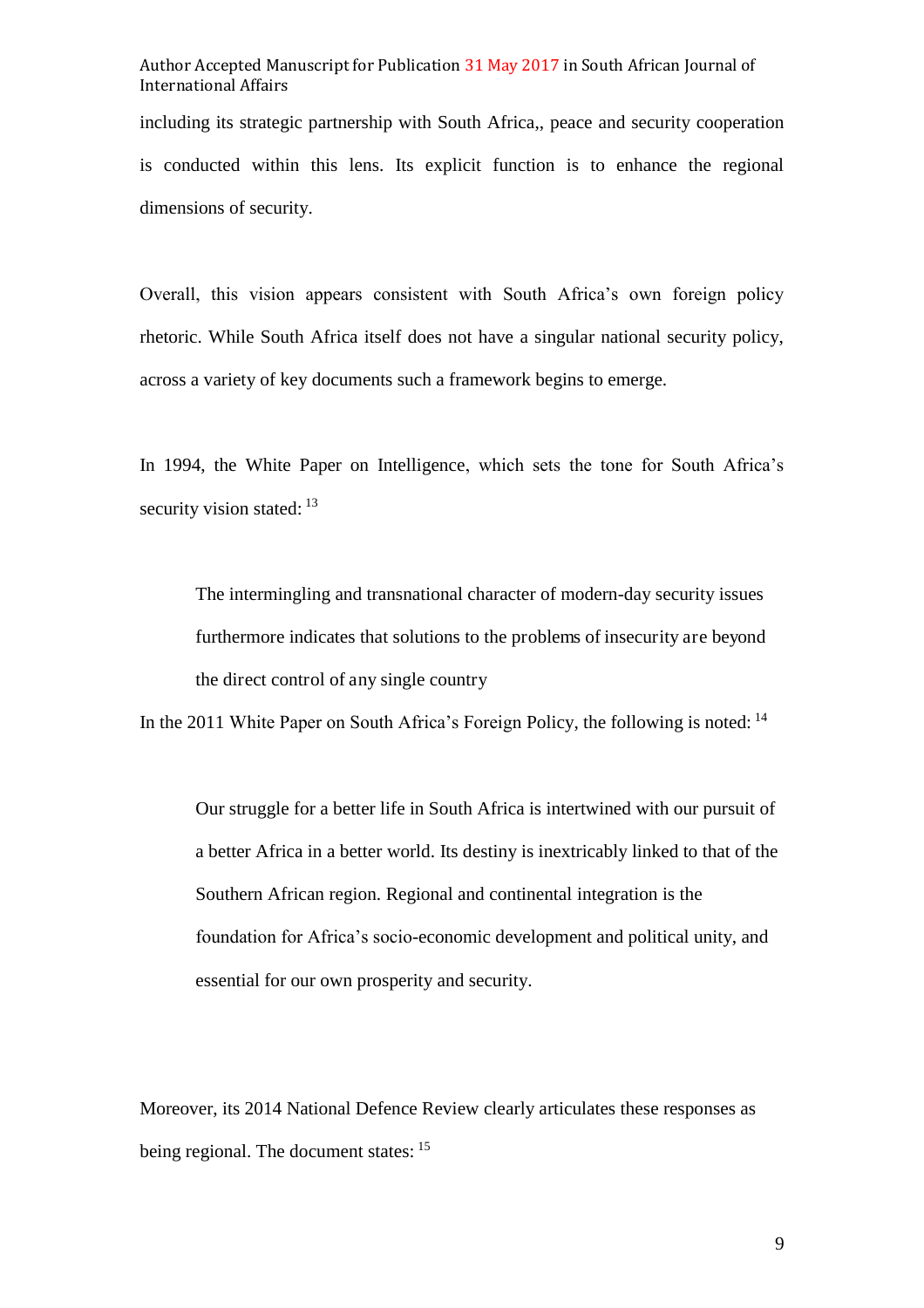South African national security inextricably hinges on the stability, unity and prosperity of the Southern African region, and the African continent in general. Africa is at the centre of South African policy…

The 2003 ESS, from the onset, sets Africa in the EUs sights for 'doing' security. Following a description of the crippling power vacuum experienced in many countries of the world, and the impact of AIDs on different societies, the ESS states specifically that,  $^{16}$ 

Sub-Saharan Africa is poorer now than it was 10 years ago. In many cases, economic failure is linked to political problems and violent conflict. Security is a precondition of development.

Here, the EU sets the tone for how it understands responses to insecurity as a link between traditionally divergent areas. What is further striking is that whereas five distinct threats where identified, only one of them is positioned as being linked or triggering the others. This is regional conflict. The ESS states:  $17$ 

> Conflict can lead to extremism, terrorism and state failure; it provides opportunities for organised crime. Regional insecurity can fuel the demand for [weapons of mass destruction]. The most practical way to tackle the often-elusive new threats will sometimes be to deal with the older problems of regional conflict.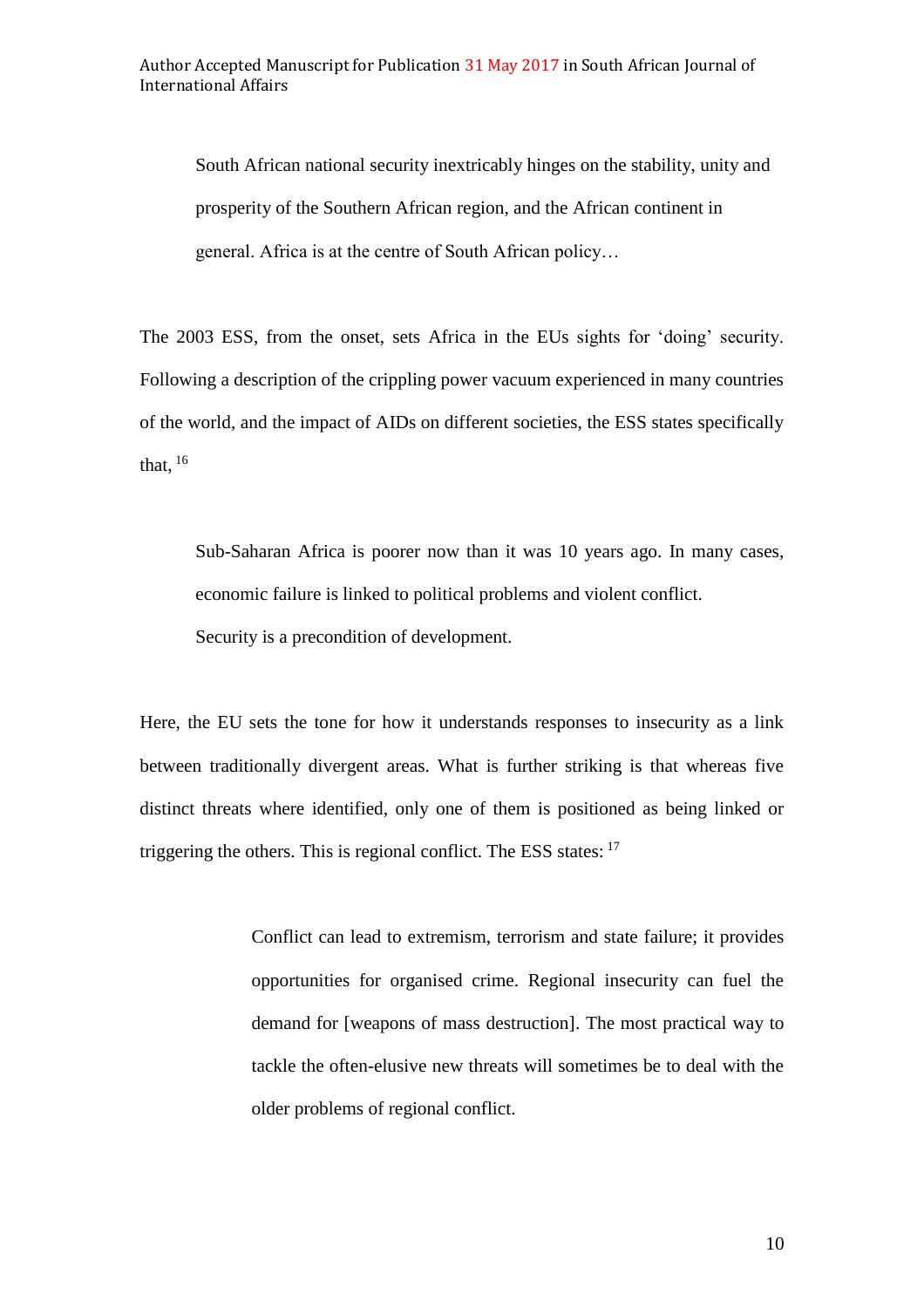In taking a regional approach to security, states create an opening for the combining of traditional security and economic issues, given the politics of regionalisation itself. Specifically, the idea that conflict has destructive implications for development is not surprising, and indeed a statement of fact.<sup>18</sup> The so-called security-development nexus is now well recognised in global policymaking discourses.<sup>19</sup>

In South Africa's 2014 National Defence Review, which further reinforces the ESS approach, we find the following statement: <sup>20</sup>

[...] security and development go hand in hand; the two are inter-linked and intertwined; and both are the continent's biggest challenges. South Africa, in partnership with likeminded African states, has a vested interest in contributing to the rooting of democracy, the promotion of economic advancement and the pursuit of peace, stability and development on the African continent.

The 1994 White Paper on Intelligence similarly notes: <sup>21</sup>

[Insecurity] cannot be rectified by purely military means. The international security agenda is shifting to the full range of political, economic, military, social, religious, technological, ethnic and ethical factors that shape security issues around the world. The main threat to the wellbeing of individuals and the interests of nations across the world does not primarily come from a neighbouring army, but from other internal and external challenges such as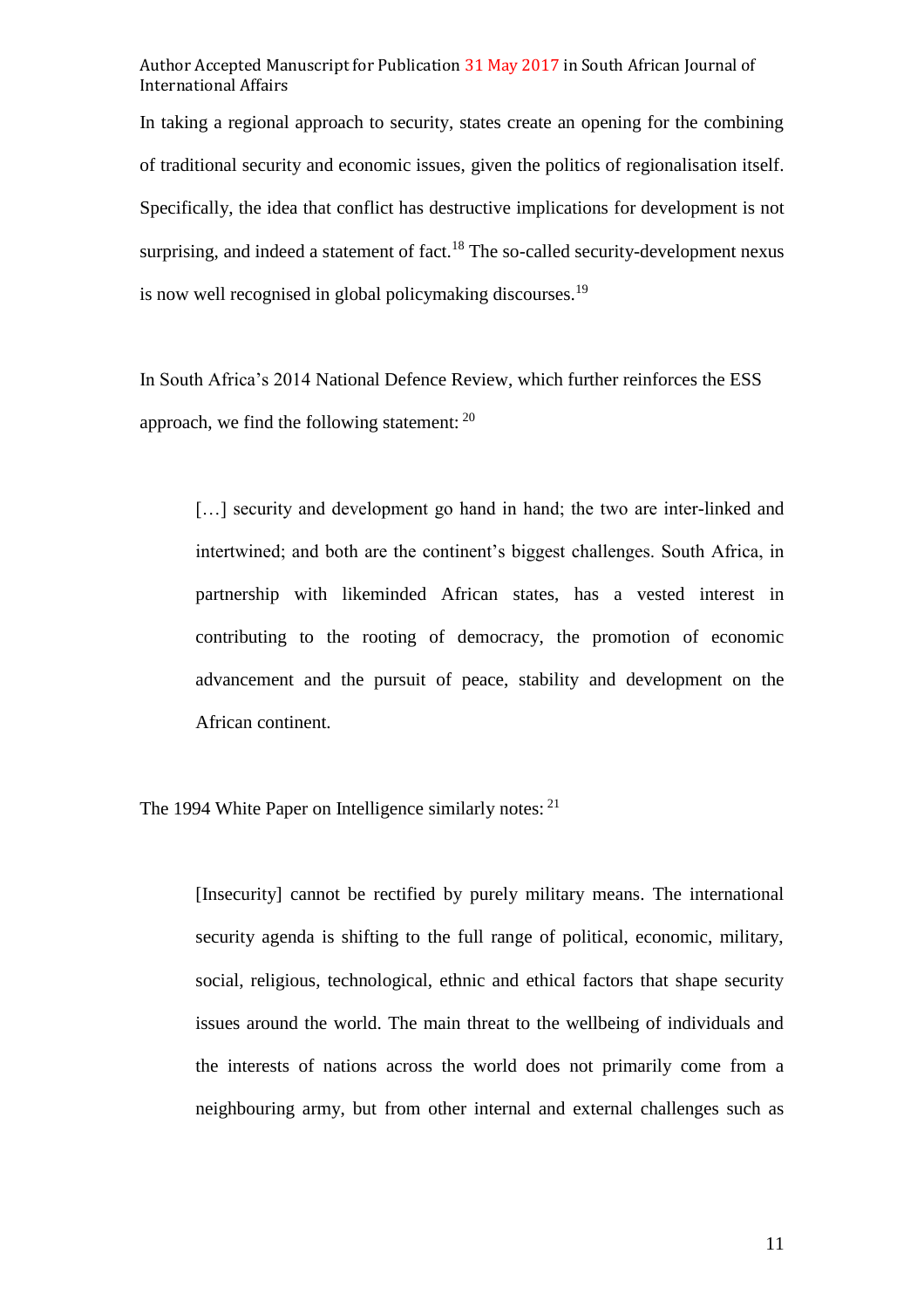economic collapse, overpopulation, mass-migration, ethnic rivalry, political oppression, terrorism, crime and disease, to mention but a few.

Discursively then, there is a common vision of the components of peace and security between the EU and South Africa. At the very least this justifies the 'mention' of peace and security in the strategic partnership. In other words, this is the spirit in which 'peace and security' appears within the strategic partnership. Of course, this is not to suggest that this linkage between security and development itself is uncontested or that it is executed to the best ethical standards and benefits of those deemed insecure. As Stern and Öjendal have identified, those who adopt the securitydevelopment nexus frame have not adequately captured the imbued meaning and use of this widely accepted concept.<sup>22</sup>

In identifying security as a precondition for development, EU policy, as articulated by the ESS, is further explicit about its prioritisation of regional responses to insecurity. The ESS for example states that regional organisations like the AU are important for 'a more orderly world'.<sup>23</sup> This further underscores the EU's normative approach to tackling insecurity through regional approaches. This of course means that meaningful engagement in the area of peace and security must in part appear to accept this normative frame. Indeed, following the  $13<sup>th</sup>$  Ministerial Dialogue between the EU and South Africa (2016), the official record of the meeting  $-$  a joint press release  $$ addresses peace and security only within the context of regional cooperation. Specifically, item 9 titled Regional Cooperation states: 'South Africa and the European Union agreed to continue co-operation on peace and security in the continent'.<sup>24</sup>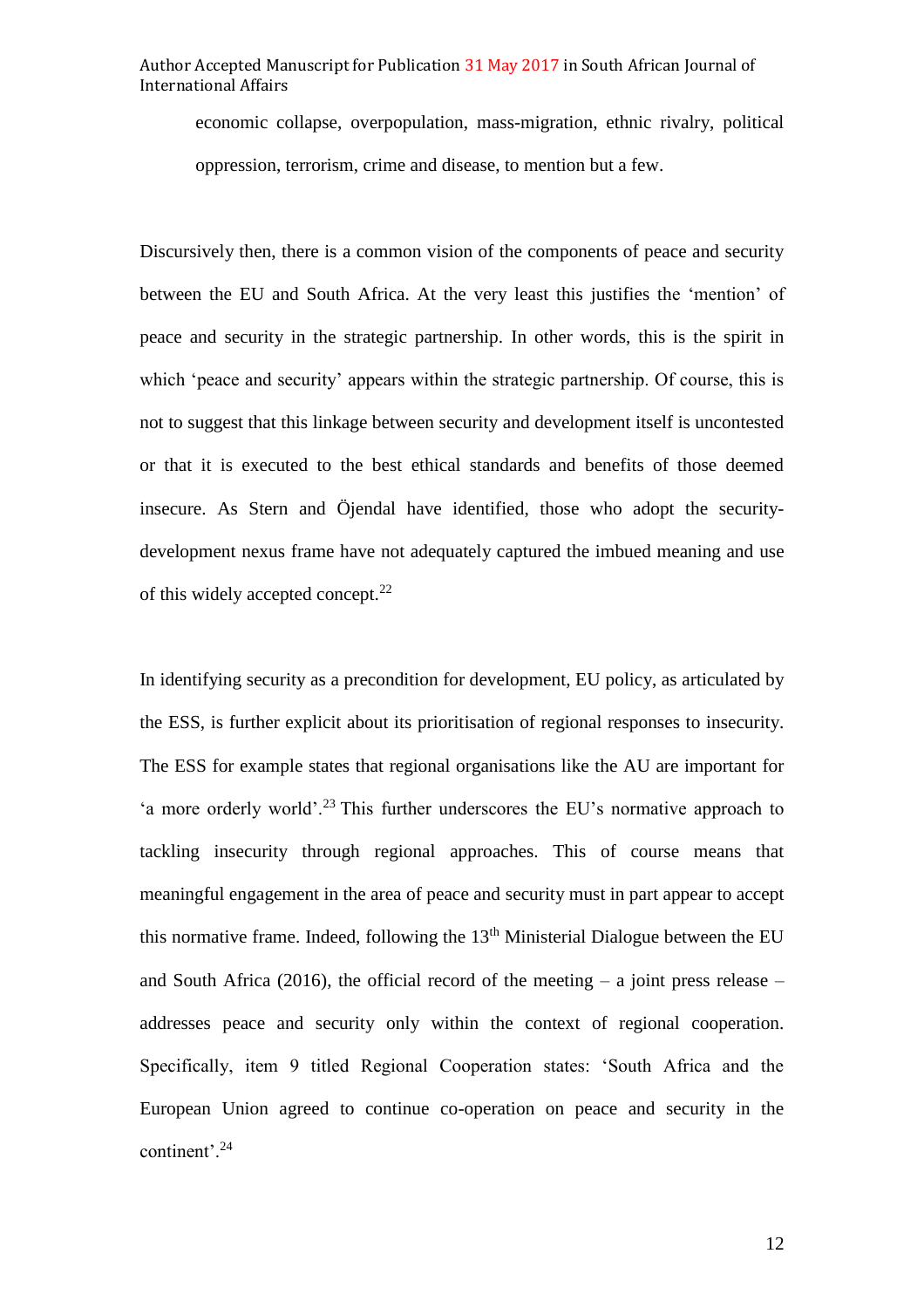This is important because, while the strategic partnership does not elaborate significantly on peace and security, it allows the space for dialogue while emphasising its continental/regional relevance rather than a national one. The press release continues: <sup>25</sup>

South Africa welcomed the European Union's significant political and financial support to the African Peace and Security Architecture as a means to deliver African solutions to African problems.

The promotion of peace and security, as an explicit area of cooperation at the continental/regional level, dates back to the early 2000s. The EU's own engagement in areas of traditional security actually dates back to 2003 through the EU's military mission in the Democratic Republic of the Congo (DRC), Operation ARTEMIS. This early period also coincided with the transition of the Organisation of African Unity (OAU) to the African Union (AU). At this time, AU leaders also asked the EU to finance the African Peace Facility funding mechanism for the African Peace and Security Architecture (APSA).<sup>26</sup> In 2007, peace and security became an explicit area of cooperation and perhaps the most important element of Africa-EU relations, through the Joint Africa-EU Strategy (JAES). Through the JAES the EU's security engagement on the continent was reinforced as a regional concern; the involvement of the EU as the 'extra-regional' actor makes security truly inter-regional,<sup>27</sup> challenging the RSCT logic to an extent. Importantly however, the AU (whose member states include South Africa) becomes the key interlocutor for the EU's peace and security aspirations in Africa.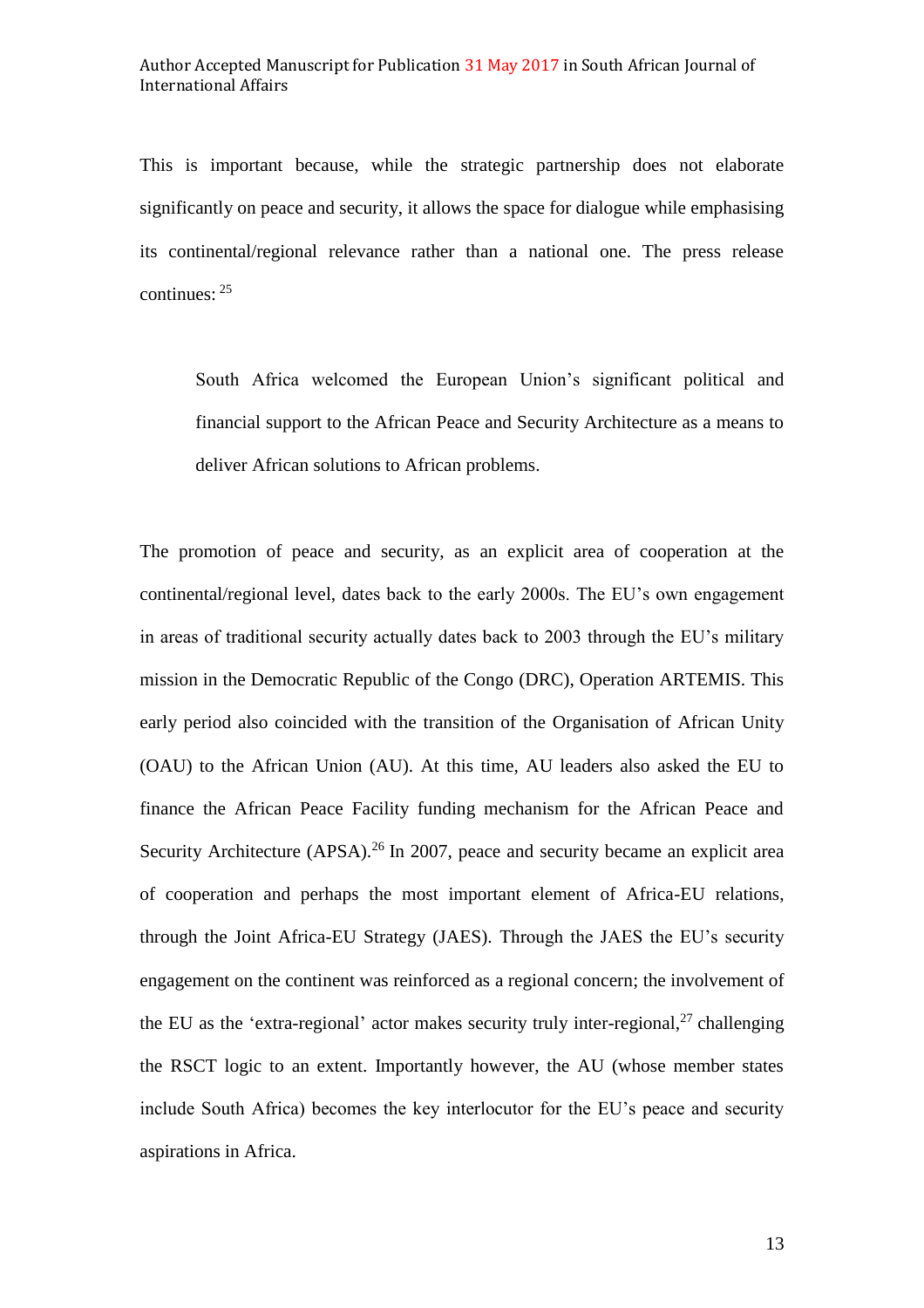Security in this frame then has a specific meaning. Security, understood within this motivation to 'do something' that effectively ensures the realisation of security and development, is worthy of some reflection. Having shown that regions matter in understanding security dynamics, and that commitments to ensuring security and development positively reinforce each other, what exactly is security?

What security means in the context of what some refer to as the 'securitydevelopment nexus' does not exist outside of the meanings attached to the term by practice. Stern and Ojendal effectively map several narratives.<sup>28</sup> In reviewing the ESS (2003), its review (2008), and the recent Global Security Strategy (2016), it is fair to argue that the EU conceives of security through a human security lens. The decision to ascribe human security to the EU comes from the Barcelona Report<sup>29</sup> of the Human Security Study Group,<sup>30</sup> created by the former EU High Representative Javier Solana. In the report, its authors propose that the EU adopt human security as a strategic doctrine of the EU. This recommendation invoked the commitment of the ESS. It focuses on the implications of EU security practice in instances of humanitarian emergencies and political violence. In addition to emphasising the primacy of human rights in security practice, the Barcelona Report also recommended that the EU's approach be regionally focused, with emphasis on multilateralism and partnership with 'locals'.<sup>31</sup>

In a follow up report that presented a path towards implementation of the doctrine, the study group argued that:  $32$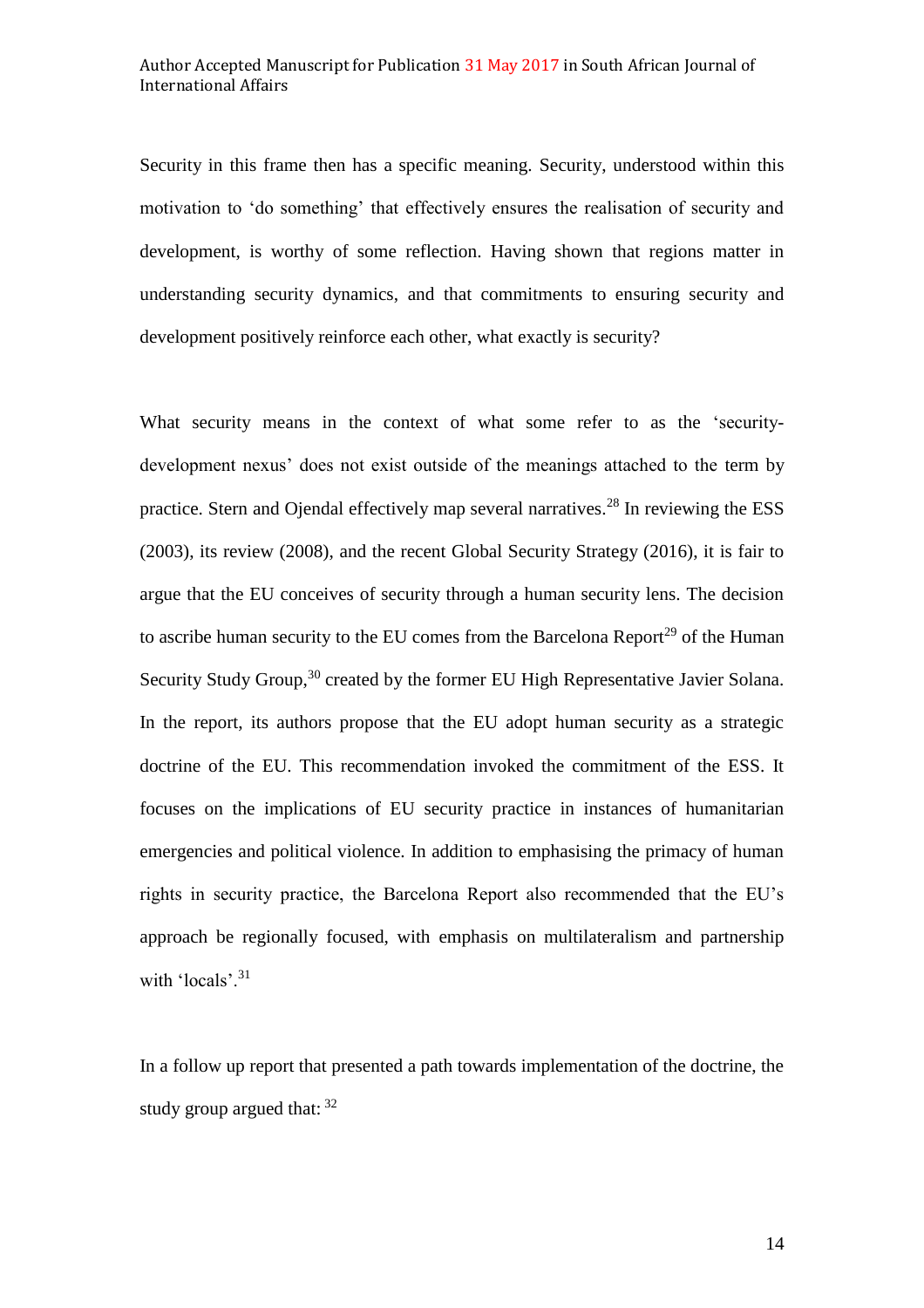Human Security has the potential to operate as a dynamic organising frame, which could give new direction and coherence to European efforts to address the challenges set out in the European Security Strategy.

Moreover human security is invoked as morally right. It is further defined to mean <sup>33</sup>

[...]individual freedom from basic insecurities. [These include] genocide, wide-spread [sic] or systematic torture, inhuman and degrading treatment, disappearances, slavery, and crimes against humanity and grave violations of the laws of war…

This definition is similar to definitions used in the African regional context. For example, the African Non-Aggression and Common Defence Pact defends an African vision embedded in a notion of human security, defined as:  $34$ 

.the security of the individual in terms of satisfaction of his/her basic needs. It also includes the creation of social, economic, political, environmental and cultural conditions necessary for the survival and dignity of the individual, the protection of and respect for human rights, good governance and the guarantee for each individual of opportunities and choices for his/her full development.

The 2011 White Paper on South Africa's Foreign Policy also notes that: <sup>35</sup> national security would […] depend on the centrality of human security as a universal goal, based on the principle of Batho Pele (putting people first).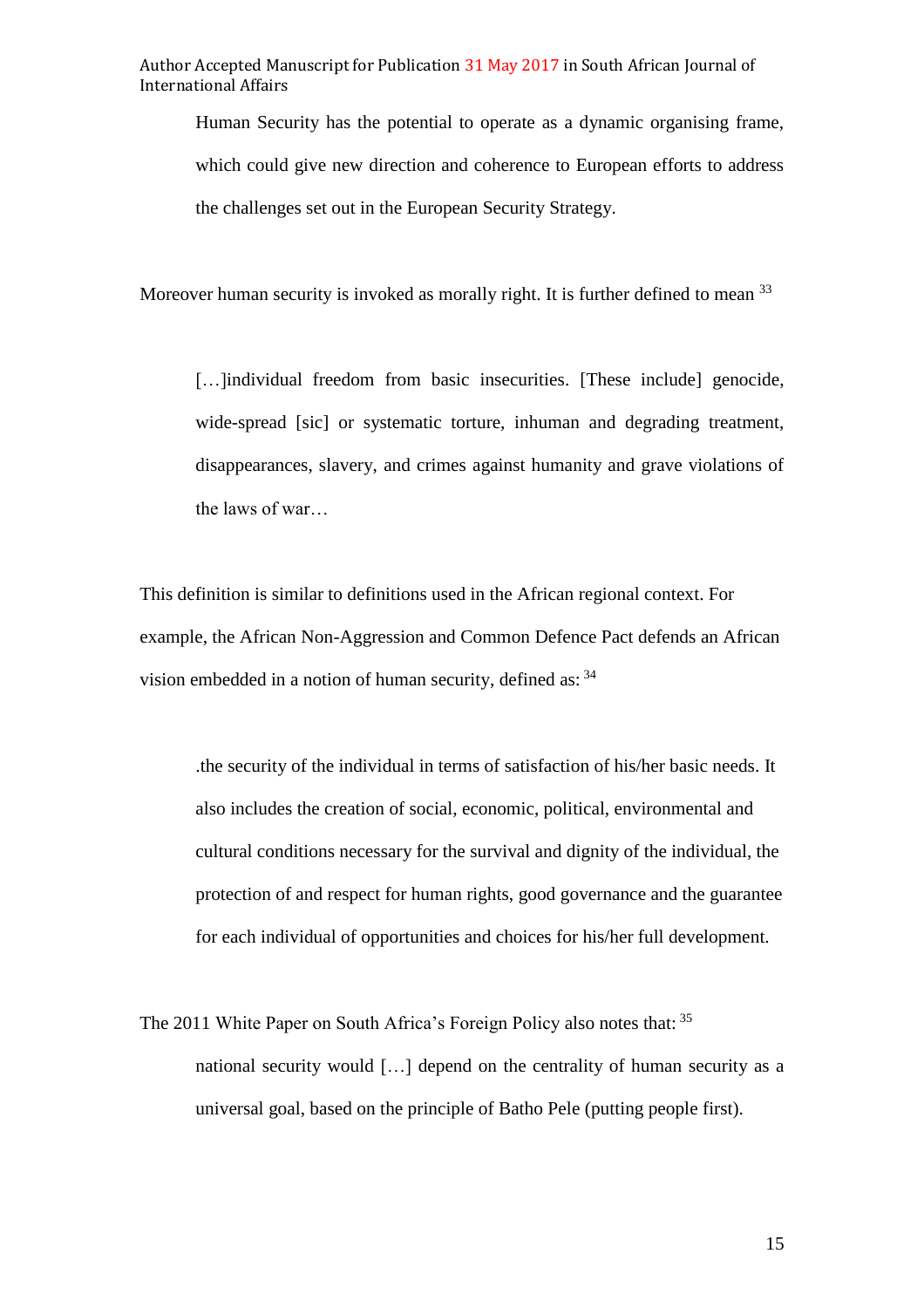Moreover, South African scholars Cheryl Hendricks<sup>36</sup> and Jakkie Cillers<sup>37</sup> have argued convincingly that, with reference to South Africa specifically, human security is the frame for security that takes the region as the site of its foreign security policies. It is worth noting that while there is no consensus among scholars on the definition of human security,<sup>38</sup> the narrative of security that includes different threats and referents beyond the state captures this approach. The EU approach further states that 'massive violations of the right to food, health and housing may also be considered in this category, although their legal status is less elevated', and like the African one, 'offers a language for addressing different experiences of (in)security'.<sup>39</sup> In addition to the links made between traditional security concerns and areas usually framed as development, the EU's take on human security reflects its regional (and extraregional) aspirations. The Madrid Report justifies the EU's normative security aspirations in this way: <sup>40</sup>

A human security approach for the European Union means that it should contribute to the protection of every individual human being and not focus only on the defence of the Union's borders, as was the security approach of nation-states.

We thus see how human security can be used as a framework for regional security practice within the security-development nexus. The security-development nexus that draws on human security is what Stern and Ojendal refer to as a 'deepened, broadened and humanised<sup>'41</sup> notion of security. It is an alternative narrative to state-based deterministic security, making it fitting for a range of regional insecurities. It is able to 'attend to the localised experiences (fears, desires, needs etc.) of vulnerable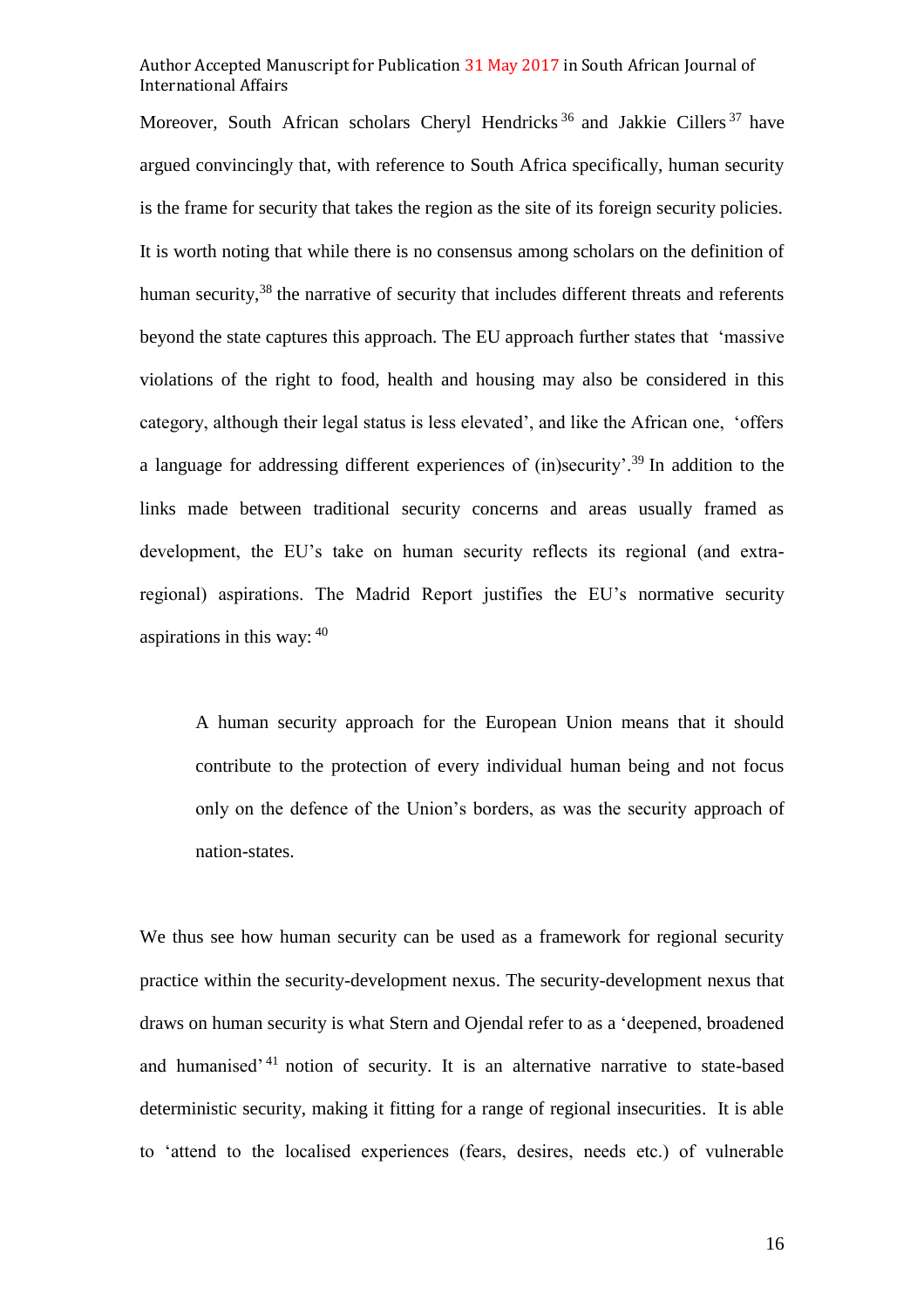peoples'.<sup>42</sup> At the regional and national levels in both the EU and South Africa, this is indeed the discursive aspiration for peace and security.

However, given the substantive exclusion of peace and security in the strategic partnership, it is worth questioning what a joint vision on peace and security means in practice. In particular, to what extent do these understandings of security inform the EU's practice of security in (South) Africa? What are the opportunities for collaboration and to what extent do they occur?

Thus, to answer the above questions, the subsequent section explores three areas of responses to insecurity in which the EU has demonstrated interest and practice, and attempts to 'find' South Africa within them. Specifically, these are areas that both the EU and South Africa have exhibited knowledge of, have articulated as important, and in which there is convergence. These areas include: capacity building, crisis management, and the promotion of gender equality as an intersecting security priority.

#### **Capacity building through institution building**

The support of the EU for capacity building initiatives in the African security context was first articulated in the first action plan of the JAES. In addition to supporting the establishment of a predictable funding source for peace support operations, the EU made a commitment to enhance dialogue on peace and security challenges and fully operationalise all aspects of the African Peace and Security Architecture (APSA). In the years since the establishment of the JAES, the EU has remained a significant actor in developing the capabilities of the APSA.<sup>43</sup>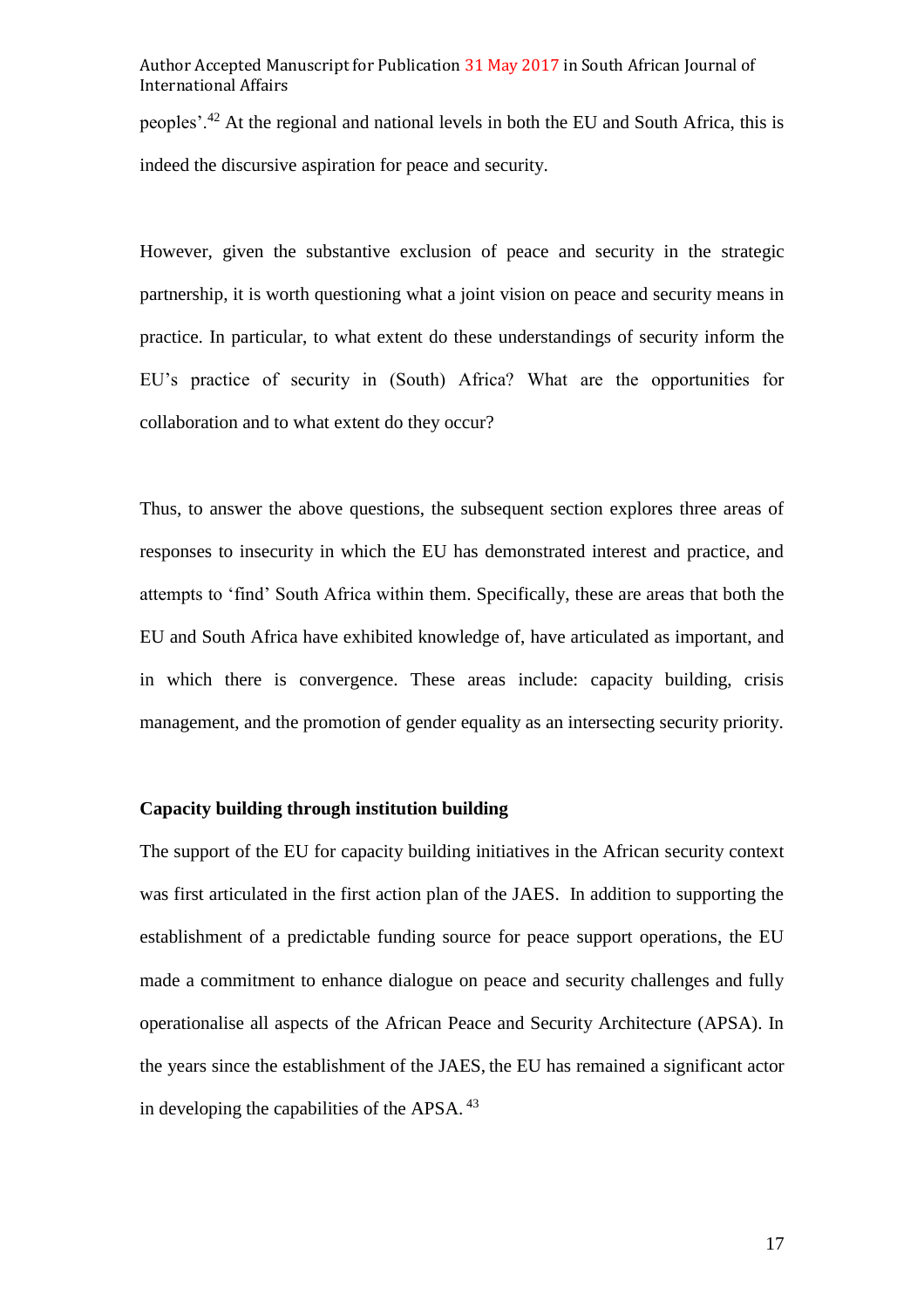This regional context is important because the EU has given no indication that peace and security within the EU-South Africa Strategic Partnership has deviated from this primary priority. This has seen the EU and its member states focused on being the largest financial contributors to the APSA. As noted above, the EU, through the African Peace Facility (APF), finances this AU organ. The majority of the funding that goes towards Africa's peace support operations in the last decade has come from this scheme.

Nevertheless, without South Africa (along with Egypt, Ethiopia, Libya and Nigeria), the APSA itself would not exist as an ambitious framework for tackling the regions many security challenges. For example, the research by van Nieuwkerk shows the former South African president, Thabo Mbeki, acted as an important norm entrepreneur among other members of the AU in lobbying for the creation of a strong architecture. <sup>44</sup> Rhetorically, South African foreign policy is premised on unconditional support for the APSA, and therefore the EU, in its support of the institution. This is further evident in the specific context of the strategic partnership where the development of the APSA was the subject of peace and security cooperation in the last EU-South Africa Strategic Partnership summit.<sup>45</sup>

However, the substantive content of the promotion of a regional approach within the strategic partnership is perhaps most tangible in the creation of its dialogue facility. The area where the strategic partnership has been useful is in enhancing dialogue; as part of structures borne out of the EU-South Africa Strategic Partnership, the Dialogue Facility was established to 'raise awareness of the special relationship between the EU and SA'.<sup>46</sup> This special relationship is used to support 'dialogue and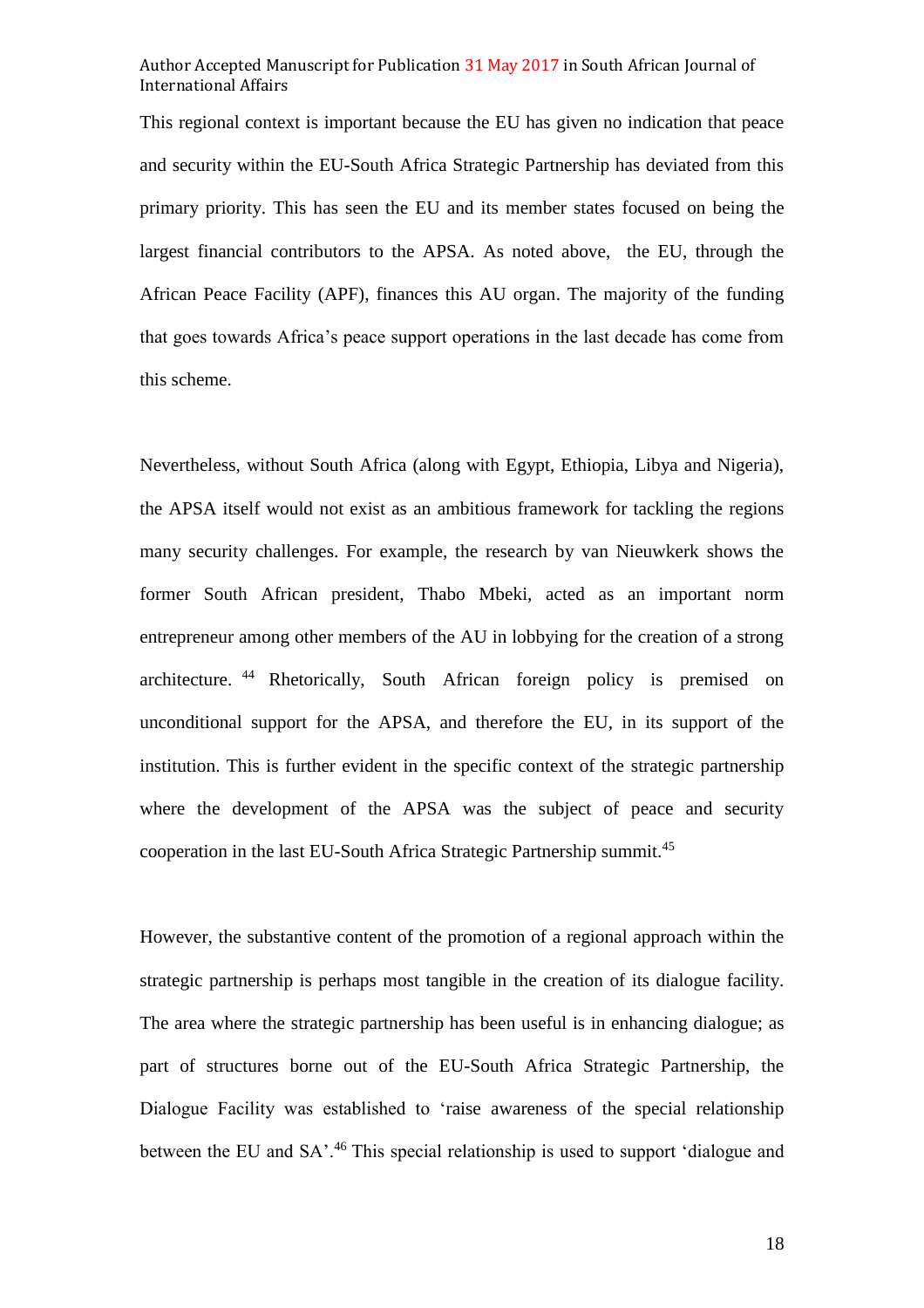cooperation in bilateral, regional, African and global matters between the Government of SA and the EU (and its Member States)'.<sup>47</sup>

The Dialogue Facility has provided the support to negotiations that bring together formal representatives of governments in Africa, the EU and indeed civil society organisations. Most recently, this has been the space for bringing together different views on how to bring peace and justice to Burundi.<sup>48</sup>At a workshop hosted by the South African Liaison Office (SALO), under the auspices of the Dialogue Facility, a range of stakeholders including official representatives of the Burundian government, women's groups, civil society organisations and representatives of other international institutions shared their views about the crisis in Burundi. <sup>49</sup> In this example, the substantive impact of the Dialogue Facility, however, relied on the work of other actors outside of the EU-South Africa Strategic Partnership, given the regional dynamics of the Burundi conflict. Consequently, to enact this dimension of the strategic partnership itself, the region must remain a priority.

In the commitment to capacity building for peace and security in Africa, there are some areas of overlaps in EU and South Africa perspectives. Specifically it is in the area of dialogue that the strategic partnership has been utilised. Arguably, this is the case because it provides the space for dialogue and it is relatively benign compared to typical hard security areas. It is a forum through which the discourse of the securitydevelopment nexus and human security can be articulated. In this area, South Africa has the opportunity to shine without incurring negative feedback about its preferences for bilateralism. At the same time, the EU is able to use the strategic partnership as a part of its broader strategy for promoting regionalism in its external relations.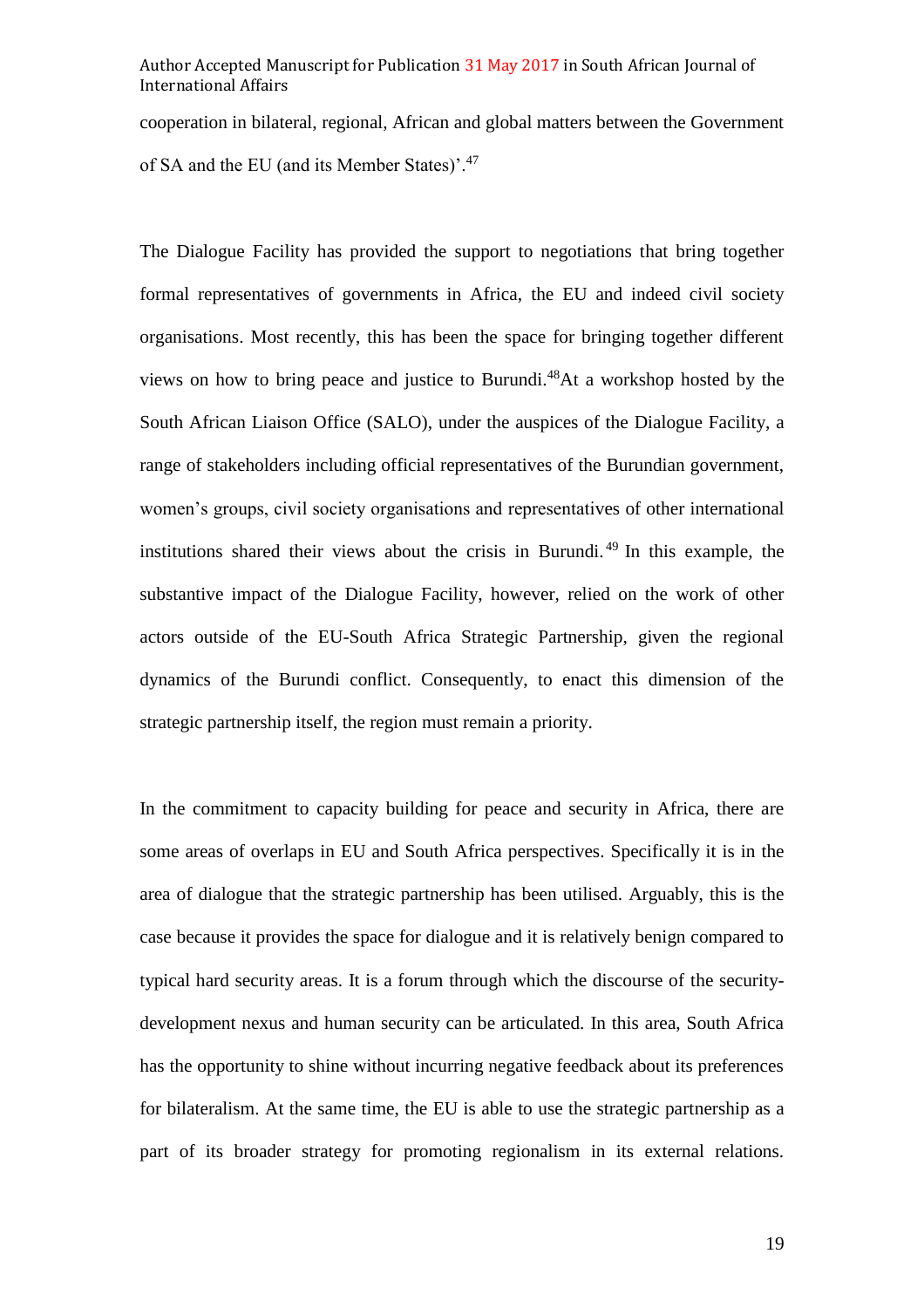Whereas the creation of the Dialogue Facility can be measured as a positive outcome of the strategic partnership, its work as an instrument of peace and security on the continent is one of many.

#### **Leveraging the strategic partnership in crisis management?**

Unlike states or the United Nations (UN), the EU does not have autonomous military capabilities and many of its member states have a preference for keeping their assets under the auspices of the North Atlantic Treaty Organisation (NATO). Yet, the EU has been active in crisis management and especially in Africa through its Common Security and Defence Policy (CSDP), where it relies on the good will of 'locals'.

The CSDP is a key component of European peace and security architecture. In its external duties, the EU through the CSDP (and the European Security and Defence Policy before it) places emphasis on both military and civilian conflict prevention, crisis management and peacebuilding. The EU aims to use a range of tools to address incidents of insecurity within and beyond Europe. Since 2003, the EU has actively supported or participated in peace support missions ranging from military [intervention], support or assistance, rule of law, monitoring, border or police missions. The EU especially remains heavily invested in the DRC since its first military mission there in 2003, codenamed Operation ARTEMIS.<sup>50</sup>

Operation ARTEMIS was deployed in the summer of 2003 as a humanitarian military mission to the Bunia area of the DRC. It was a direct response to the many years of political violence, and specifically to the escalated violence between militias in Bunia.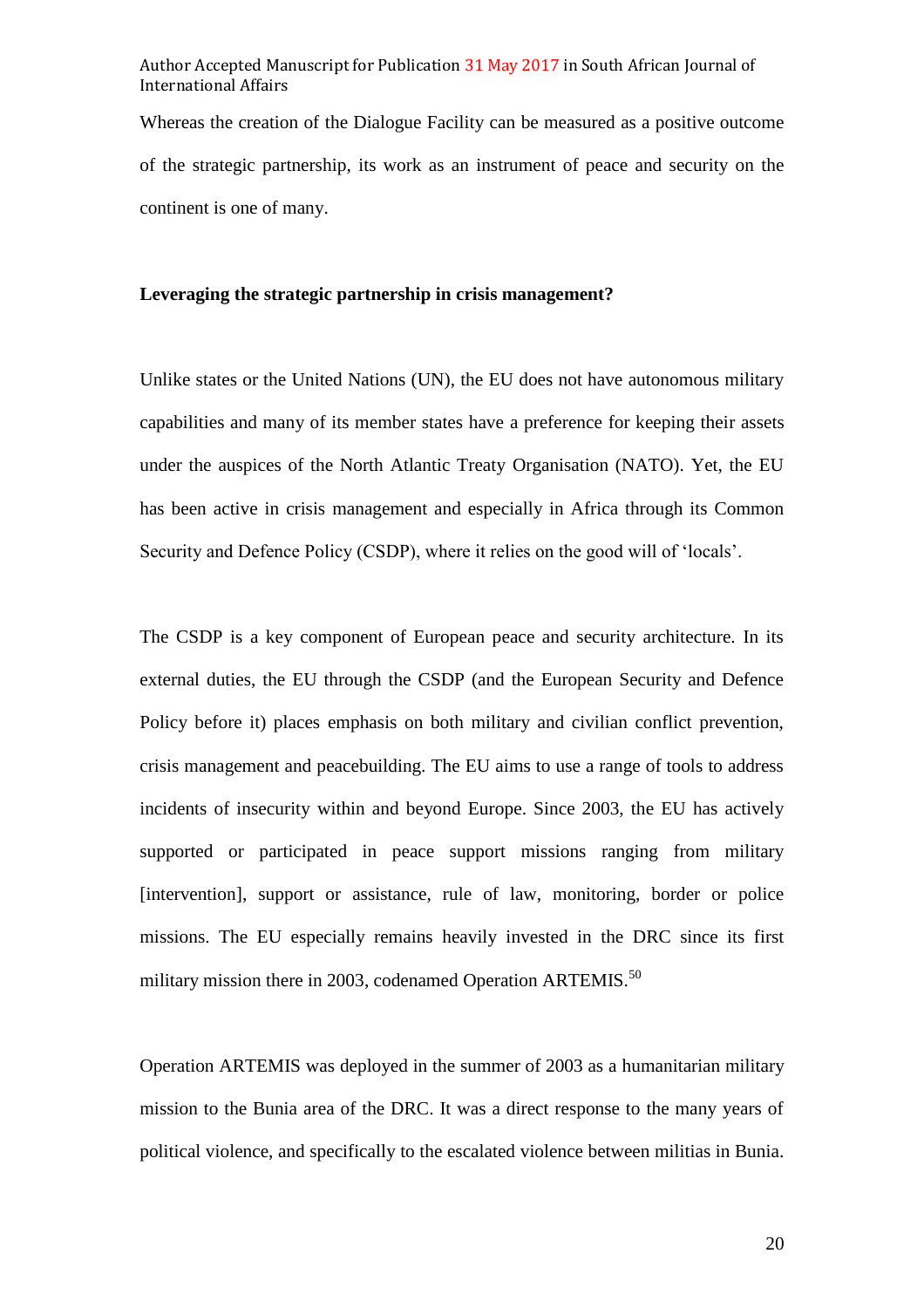ARTEMIS was deployed as part of the international community's response to this crisis as an interim emergency multinational force (IEMF) instigated by France. It is in this mission that the potential advantages of an EU-South Africa strategic partnership on peace and security are first evident. South Africa was the only African country to contribute directly to an ESDP mission and one of only three non-EU states.<sup>51</sup> Of course the 2003 operation predates the formal strategic partnership. Still, its spirit was very much present when Catherine Ashton, former EU high representative for foreign and security policy, supported by new powers in the Lisbon Treaty, began negotiating to formalise with 'third' countries including South Africa an agreement that would allow external participation in CSDP missions. <sup>52</sup> South Africa and Morocco would have been the only African countries engaged in direct EU CSDP missions. Thus, what ARTEMIS did was create a context for a strategic partnership in traditional practices of peace and security between the EU and South Africa.

From the perspective of the EU, South Africa's long-standing role in peace support operations in Africa and as regional security actor is advantageous to its own aims of peace and security on the continent.<sup>53</sup> To use the strategic partnership as the basis for crisis management provides the opportunity to underscore that normative commitment of both actors to a specific understanding of security. Furthermore, it allows the EU to fulfil its commitments to promoting the local ownership of peace and security processes.

However, since ARTEMIS, and despite the development of the strategic partnership, there has not been a move to deepen EU-South Africa engagements on crisis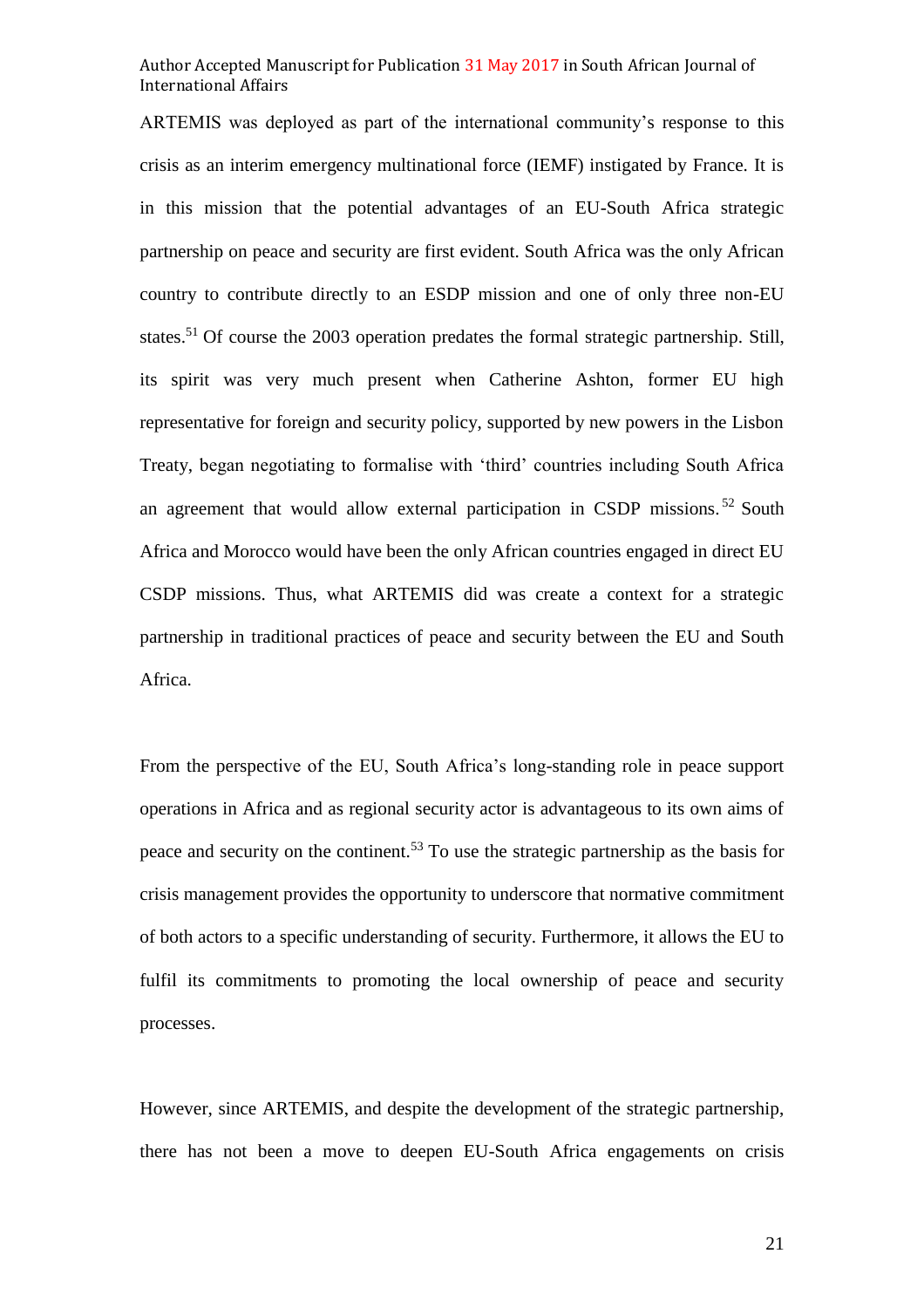management. Indeed, when the EU thinks of a crisis management partner in Africa, the AU remains the preferred choice.<sup>54</sup> Thus, while South Africa's experience in regional and military crisis management is valued, presently, it is through the AU that the EU envisions its contributions.

From the above two examples, there are clear challenges inherent in channelling specific areas of security through the strategic partnership itself. But is this the same story when investigating new normative frameworks associated with the kind of security promulgated by the EU-South Africa Strategic Partnership? In answering this the following section examines the promotion of the Women Peace and Security Agenda by the EU and what it has meant in the context of the strategic partnership.

## **The Women, Peace and Security Agenda: An avenue for gender equality promotion?**

Many scholars have identified that the EU views itself as a gender equal actor across all its policy domains.<sup>55</sup> While not always successful in adhering to practices that ensure equality, this narrative of the EU as a gender equal actor forms a fundamental core of its regional identity. Indeed, the EU has consistently endorsed the UN's gender equality framework on peace and security, the Women, Peace and Security (WPS) Agenda.

The WPS Agenda was established through an initial UN Security Council Resolution (UNSCR) 1325 in 2000. The subsequent 7 resolutions that make up the framework constitute 'an innovative tool-box to leverage more equitable peace'.<sup>56</sup> The Women's International League for Peace and Freedom (WILPF) defines WPS thus: <sup>57</sup>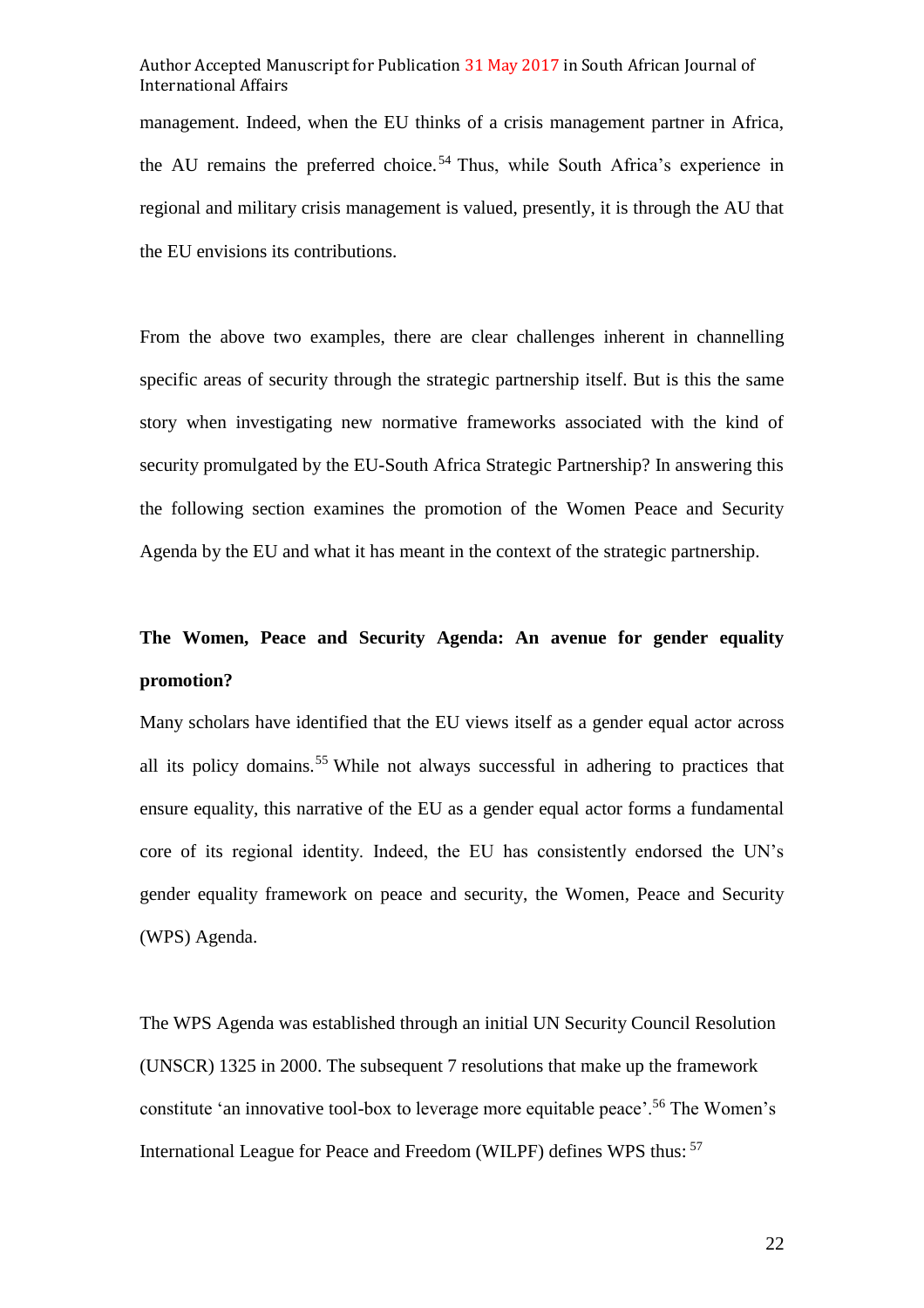This Agenda has transformative potential - the potential to escape cycles of conflict, to create inclusive and more democratic peacemaking and to turn from gender inequality to gender justice. Women's agency, voice, and capacities are critical to local dialogues, better policies and more equitable peace deals.

In other words, the WPS aspires to a peaceful system that caters to all humans, values rights and demands justice.

In a 2016 speech to the UN Security Council, the EU's Special Adviser on Gender and the UNSCR 1325 on Women, Peace and Security Mara Marinaki highlighted four priorities of the EU in implementing the WPS Agenda. These were improving women's participation and leadership in peace missions; combatting sexual and gender based violence in conflict; integrating gender perspectives into the work against terrorism and violent extremism; and finally strengthening cooperative frameworks. <sup>58</sup> This last priority is especially pertinent to understanding the opportunities inherent in promoting the WPS Agenda within the EU-South Africa Strategic Partnership.

The desire to ensure a multilateral approach to implementing the WPS Agenda should make the EU-South Africa Strategic Partnership a good fit for implementing the framework. The EU views third parties as essential to its own role in promoting (and implementing) the WPS Agenda. In a 2014 report of the Council of the European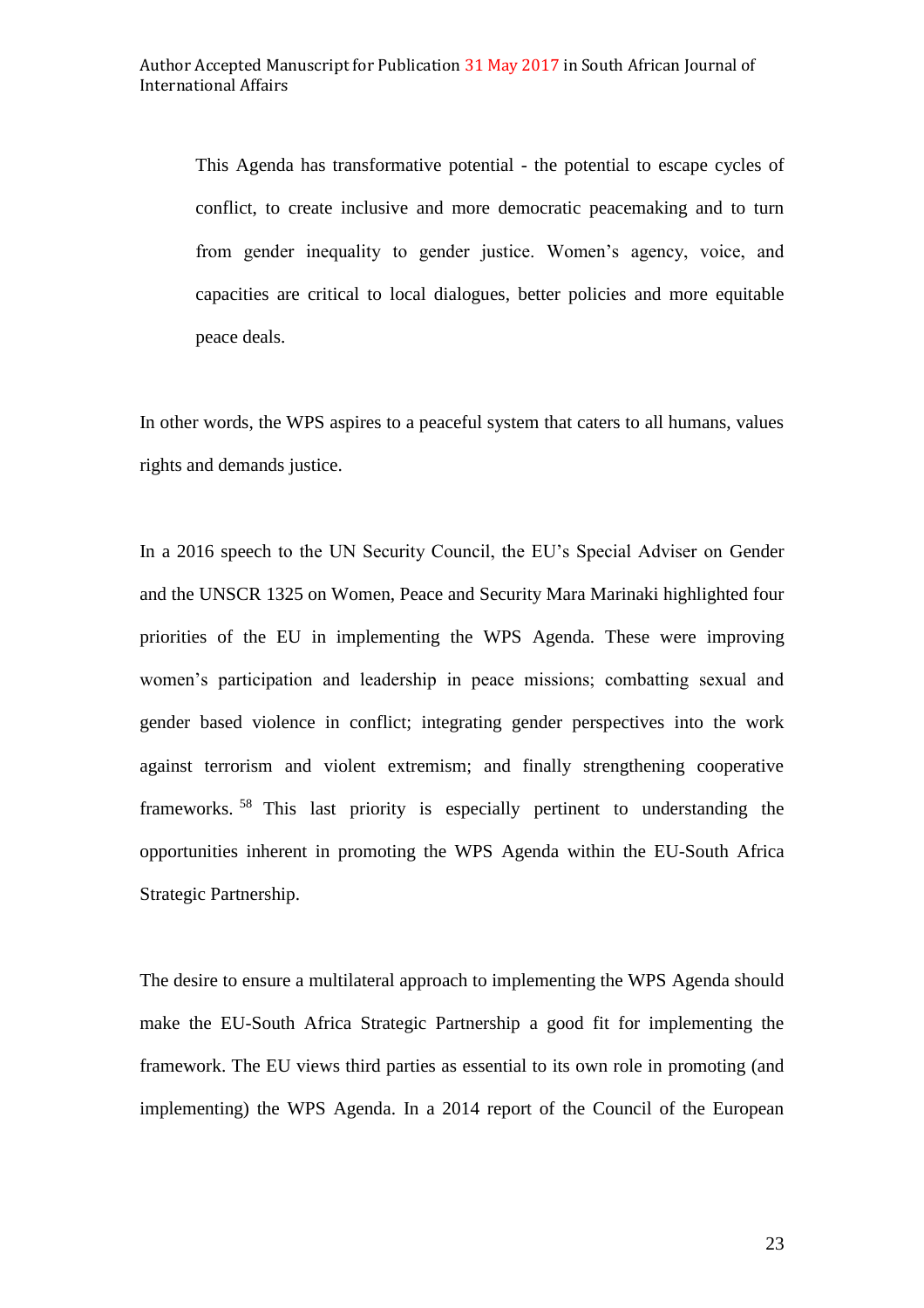Union, endorsed by the member states through the political and security committee, the EU's position was made clear: <sup>59</sup>

Keeping the issue of women, peace and security high on the international agenda is an important role of the EU. Tangible results can only be achieved through co-operation among international and regional organisations (particularly the United Nations, NATO, African Union, OSCE, etc.) and other actors. The EU encourages operational co-operation and strategic partnerships, as well as information sharing, training and co-operation on the ground. This collaboration between third countries, Member States, and other international organisations is vital to progress on the matter of women, peace and security.

In the foregoing, however, it is important to pay extra attention to the utility of language and its inadvertent narrative. The EU makes allowance for instituting strategic partnerships for the specific purpose of implementing the WPS Agenda; but it only names other regional and international organisations as partners. Third countries feature as generic. WPS here is thus not prioritised as a space for engagement within existing strategic partnerships but rather a site for forging new and specific strategic partnerships.

Moreover, while both the EU and South Africa subscribe to this normative framework, gender concerns have not featured as an integral part of public utterances on peace and security cooperation within the strategic partnership. For example, although the strategic partnership was signed seven years after UNSCR 1325 was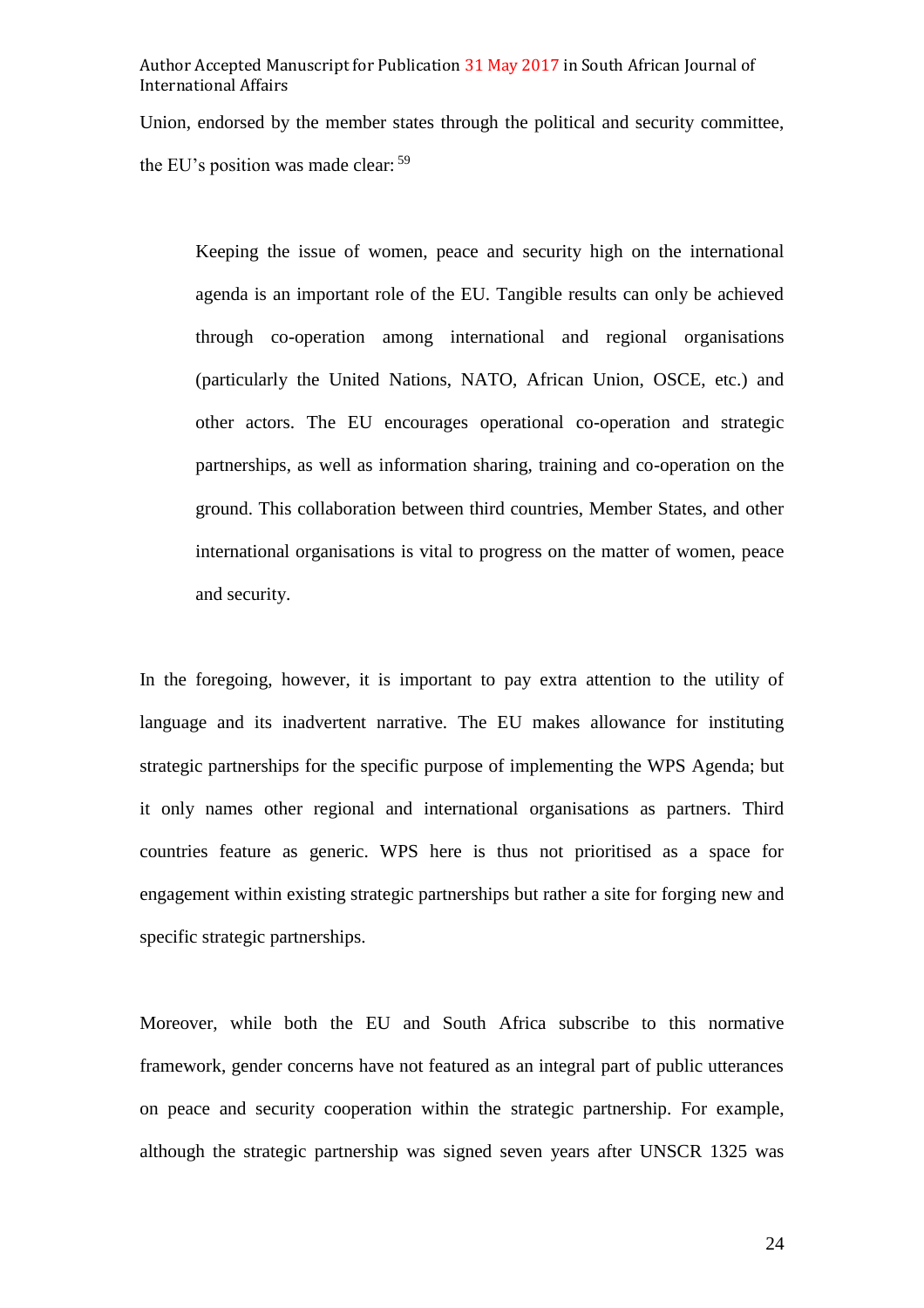enacted, the only reference to gender (mainstreaming), the first action plan, is in the areas of employment and youth and social work. On the one hand this might reflect a superficial commitment to the WPS agenda on the part of both partners. On the other, as scholars of EU foreign policy have argued, $60$  this is simply another indication of the EU's lacklustre record on implementing the WPS Agenda. It is perhaps unsurprising then that in the strategic partnership this is hardly mentioned. Yet, what is interesting is that the WPS Agenda features very prominently in the context of the work the EU does at the continental level. Indeed, the JAES features the implementation of the agenda as a priority goal of peace and security cooperation<sup>61</sup>.

By examining three different areas where the EU has had the opportunity to leverage its strategic partnership with South Africa and fulfil its own regional security imperative this article presents a comprehensive view of EU peace and security capabilities. Yet, the dominant narrative that emerges from this analysis is that this unique relationship is rarely used coherently. The EU continues to have a preference for channelling its regional security partnership in Africa primarily through other partners like the Africa Union, despite the opportunities available. The extent, then, to which a strategic partnership on peace on security actually exists is questionable. Moreover, the current state of affairs potentially creates some gaps in the EU's ability to be a successful security actor in Africa.

#### **Conclusion: Exploring the Unintended Consequences**

In today's rapidly evolving security landscape, people, states, regions and indeed the global order is confronted with a host of challenges. In Africa, conflict is a main challenge to peace and prosperity, while everyday insecurities like gender inequality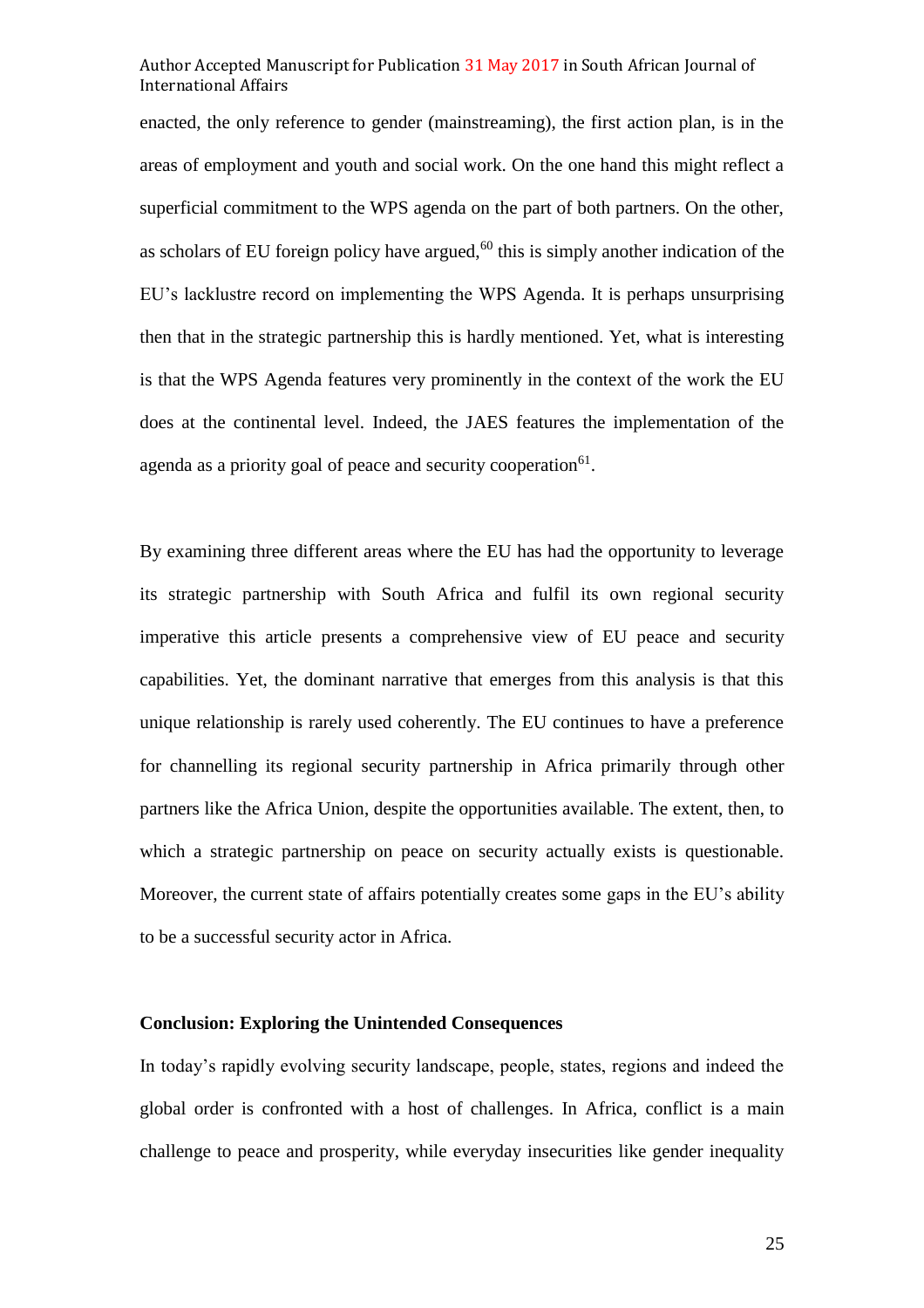and poverty further entrench the constraints on security. In Europe, existing and potential conflicts in the EU's eastern neighbourhood, the self-inflicted 'migration crisis', terrorist attacks, and domestically, the rise of right wing populism, among other dynamicss, pose significant challenges for the role of the EU as an international security actor. Yet there is clear acknowledgement and evidence that many of these challenges are sources of concerns for both South Africa and the EU. They are thus opportunities for cooperation.

In this context, it is unsurprising that the EU remains the premier extra-regional actor on the African continent. To do this it relies on many entities, especially in its goals to combine security and development and ultimately effect human security regionally. Given the strategic partnership with South Africa, one would expect the EU to leverage the relationship to meet its goals. However, its choice to not use an existing strategic partnership, strategically, is puzzling.

As the second section of this article shows, security cooperation is viewed as an extension of previous Africa-EU relations in the context of ACP-EU relations. For most of its history however, South Africa was mostly absent from that particular configuration. This has created a tension between the bilateralism of the EU-South Africa Strategic Partnership and the multilateralism of the EU's regional approach to security. Moreover, the EU's own investment in the development of a continent-wide security architecture has meant that pragmatically, developing peace and security as an exclusive area of bilateralism has not been a priority despite potential entry points, as shown by the examples above. Rather, where the EU sees its leverage with South Africa is in its roles as a regional rather than bilateral partner.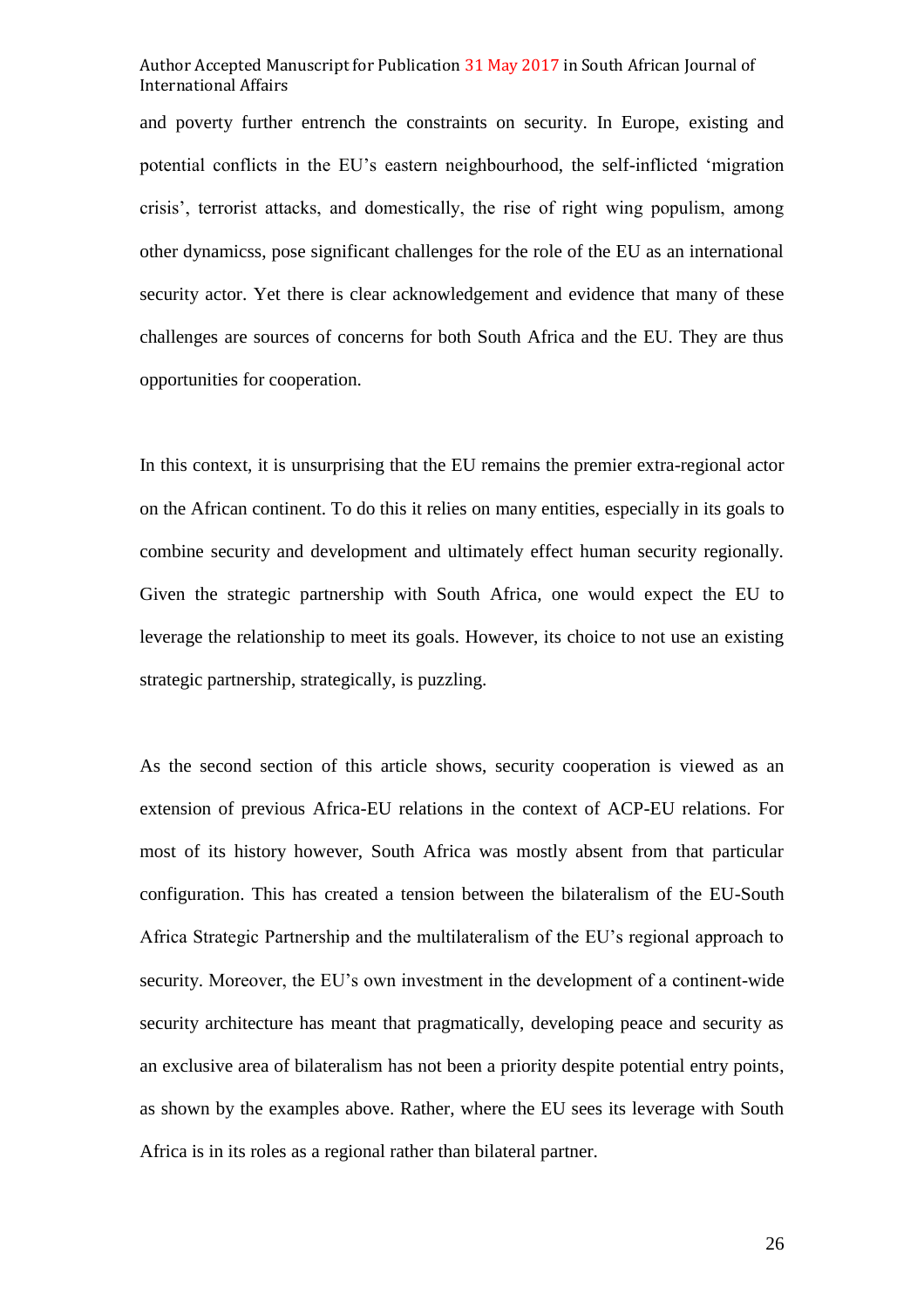Yet, although South Africa itself prioritises the region, when it comes to its relationship with the EU it still seeks to maintain that unique standing which is represented by bilateralism in a lot of policy areas. This seeming schism between the perceptions of the two actors, however, extends beyond the nature of their bilateral relations. With the EU using its regional approach to engage with other countries amenable to the regional approach but lacking the partnership it shares with South Africa, this might create tensions between South Africa and other Africa countries, and indeed, the AU itself.

Thus one major unintended consequence of pursuing peace and security within the strategic partnership context is its potential to fragment security cooperation. This is assuming that the peace and security element of the strategic partnership grows beyond its current dormant state. But perhaps more telling is that due to the lacklustre actions undertaken under the auspices of the strategic partnership, if Pretoria insists on its bilateral nature, South Africa may be side-lined in favour of more amenable African partners on peace and security on the continent.

South Africa has been an effective partner on dialogue and this is evidenced by the creation of the Dialogue Facility. But if both partners do not agree to a shared understanding of a regional, multilateral approach to security, this may very well be the extent of peace and security cooperation within the strategic partnership. While South Africa's reach does extend beyond Africa, in the context of how the EU views its role, it may well be constrained to being a regional actor.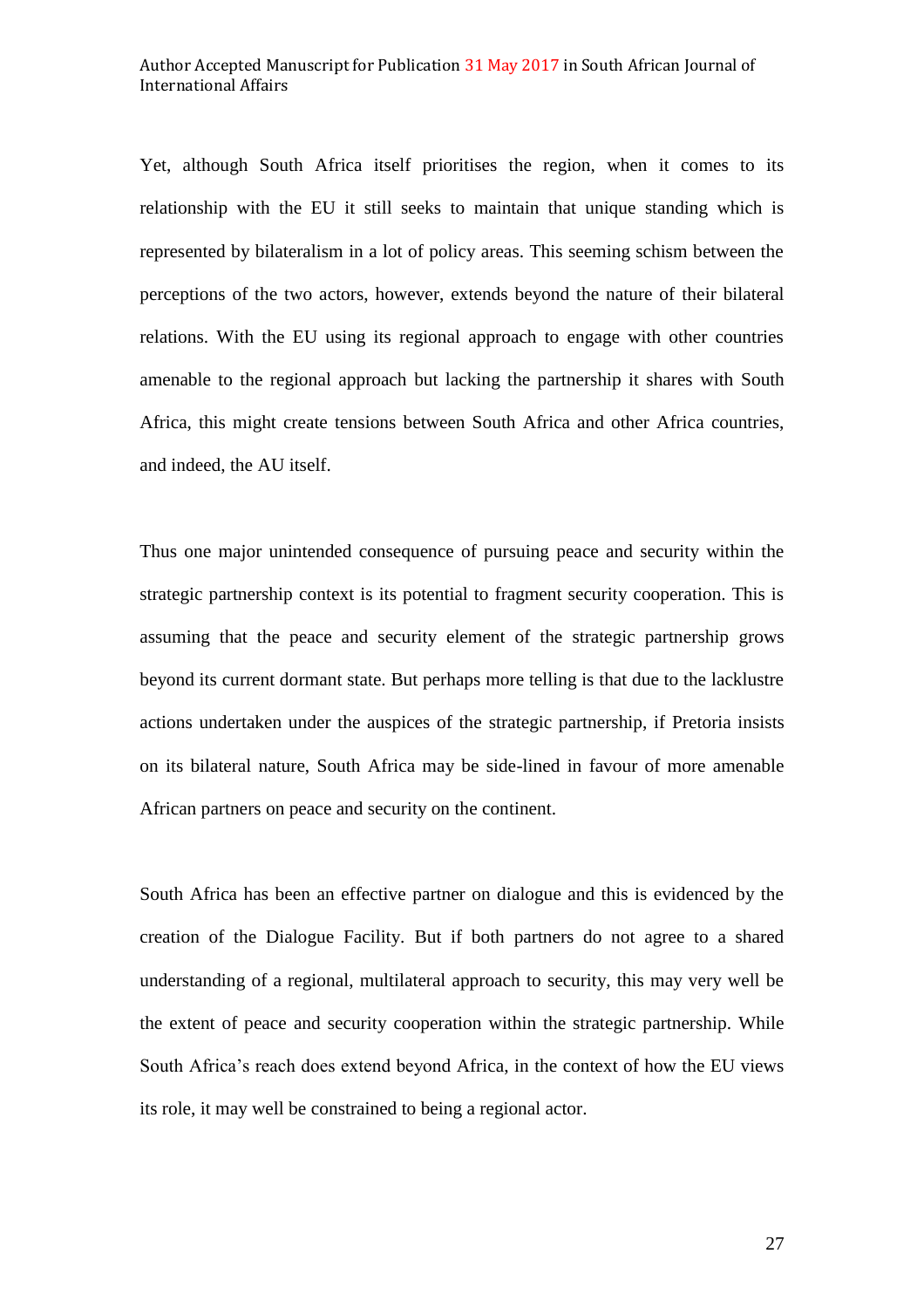This article argues that despite a shared normative framework on security, the strategic partnership between the EU and South Africa excludes for the most part the areas of peace and security. This is due to the EU's preference for engaging on issues of peace and security as a regional good. Although South Africa is one of the core countries shaping the continental security agenda, this leverage is actually constrained by the specific context of the ten-year-old strategic partnership.

For a truly strategic partnership on peace and security to thrive, South Africa should consider that in this area of policy, multilateralism through collaboration with African partners is paradoxically the best way to preserve the bilateral nature of the strategic partnership. It is through this that a meaningful relationship beyond trade and aid can be forged. Countries like Nigeria and Algeria, even without formal strategic partnerships, are already considered to be integral to many of the peace and security efforts on the continent. At the same time, the EU must put in the work of convincing South Africa of this way forward; otherwise, it could lose an important partner for security in Africa. While the 2016 EU-South Africa Summit already points towards this, practices of both partners between 2017 and 2027 will determine the extent to which this is tolerable to South Africa given its current privileged partnership.

Note on contributor: Toni Haastrup is a Lecturer in International Security at the University of Kent. She is also a Deputy Director of its Global Europe Centre. Her research centres on the practices of regional security actors and feminist understandings of international security practices.

 $\overline{\phantom{a}}$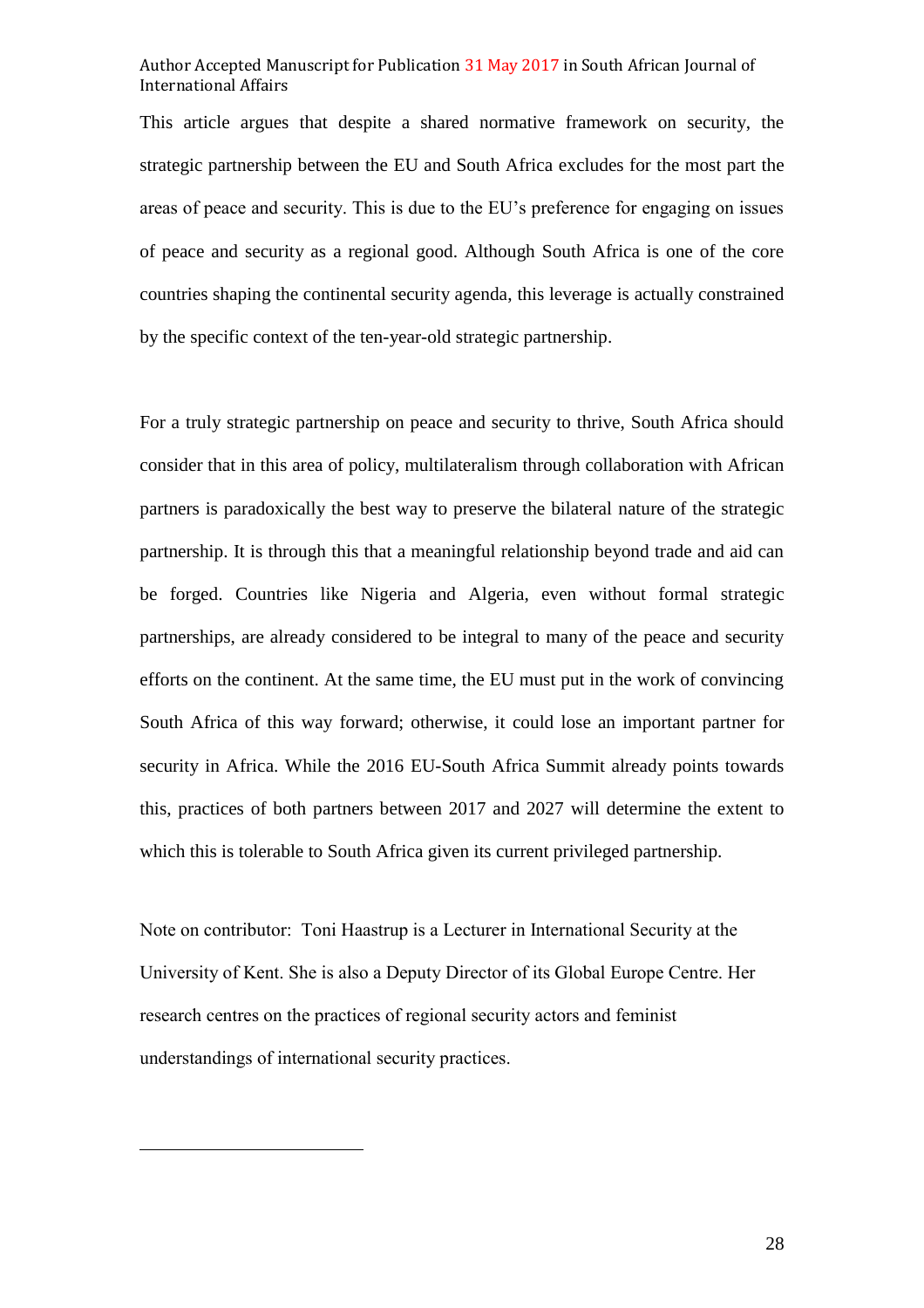j <sup>1</sup> Chris Landsberg has referred to this as South Africa's Africa First Agenda; see Landsberg, C 'South

Africa's "African Agenda": Challenges of Policy and Implementation' Prepared for the Presidency

Fifteen Year Review Project, n.d. Available at:

[http://www.europarl.europa.eu/meetdocs/2009\\_2014/documents/d-](http://www.europarl.europa.eu/meetdocs/2009_2014/documents/d-za/dv/3_african_agen/3_african_agenda.pdf)

[za/dv/3\\_african\\_agen/3\\_african\\_agenda.pdf](http://www.europarl.europa.eu/meetdocs/2009_2014/documents/d-za/dv/3_african_agen/3_african_agenda.pdf) [accessed 16 May 2017]

<sup>2</sup> Jørgensen, MW and Phillips, LJ (2002). *Discourse Analysis as Theory and Method* London: Sage Publications, p.26

<sup>3</sup> These include Algeria, Egypt, Libya, Morocco, and Tunisia

<sup>4</sup> Embassy of the' Republic of South Africa, 'ACP Section' accessed 21 July 2016,

<http://www.southafrica.be/acp/>

<sup>5</sup> Whitman, R and Haastrup, T (2013) 'Locating the EU's strategic behavior in Sub-Saharan Africa: an emerging strategic culture?' in Maurizio Carbone ed. *The European Union: Incoherent Policies, Asymmetrical Partnership, Declining Relevance?* Manchester: Manchester University Press, pp. 57-76

<sup>6</sup> By intertextuality, I refer to the practice of how one text influences another by shaping the meaning of a particular idea, or concept of practice. In this case, it is the idea that the EU has aspirations to be a global security actor and thus includes a desire to cooperate on peace and security in the majority of all its external relations by recalling its various instruments either verbatim or in context.

<sup>7</sup> Republic of South Africa (Department of International Relations and Cooperation), Building a Better World: The Diplomacy of Ubuntu *– White Paper on South Africa's Foreign Policy*, 2011 Available at: http://www.gov.za/sites/www.gov.za/files/foreignpolicy\_0.pdf [accessed 18 May 2017]

<sup>8</sup> Fawcett, L, 'Exploring Regional Domains: A Comparative History of Regionalism', International Affairs, 80: 3, 2004, p. 433

<sup>9</sup> See for example Mearsheimer, JJ 'Structural Realism' in Tim Dunne, Milja Kurki, and Steve Smith, eds., International Relations Theories: Discipline and Diversity, 3rd Edition, Oxford: Oxford University Press, 2013, pp. 77-93

<sup>10</sup> Buzan, B and Wæver, O. Regions and Powers: The Structure of International Security, 2003 Cambridge: Cambridge University Press

<sup>11</sup> Buzan, B, Wæver, O and de Wilde, J. Security: A New Framework for Analysis. 1998, Boulder, Colorado: Lynne Rienner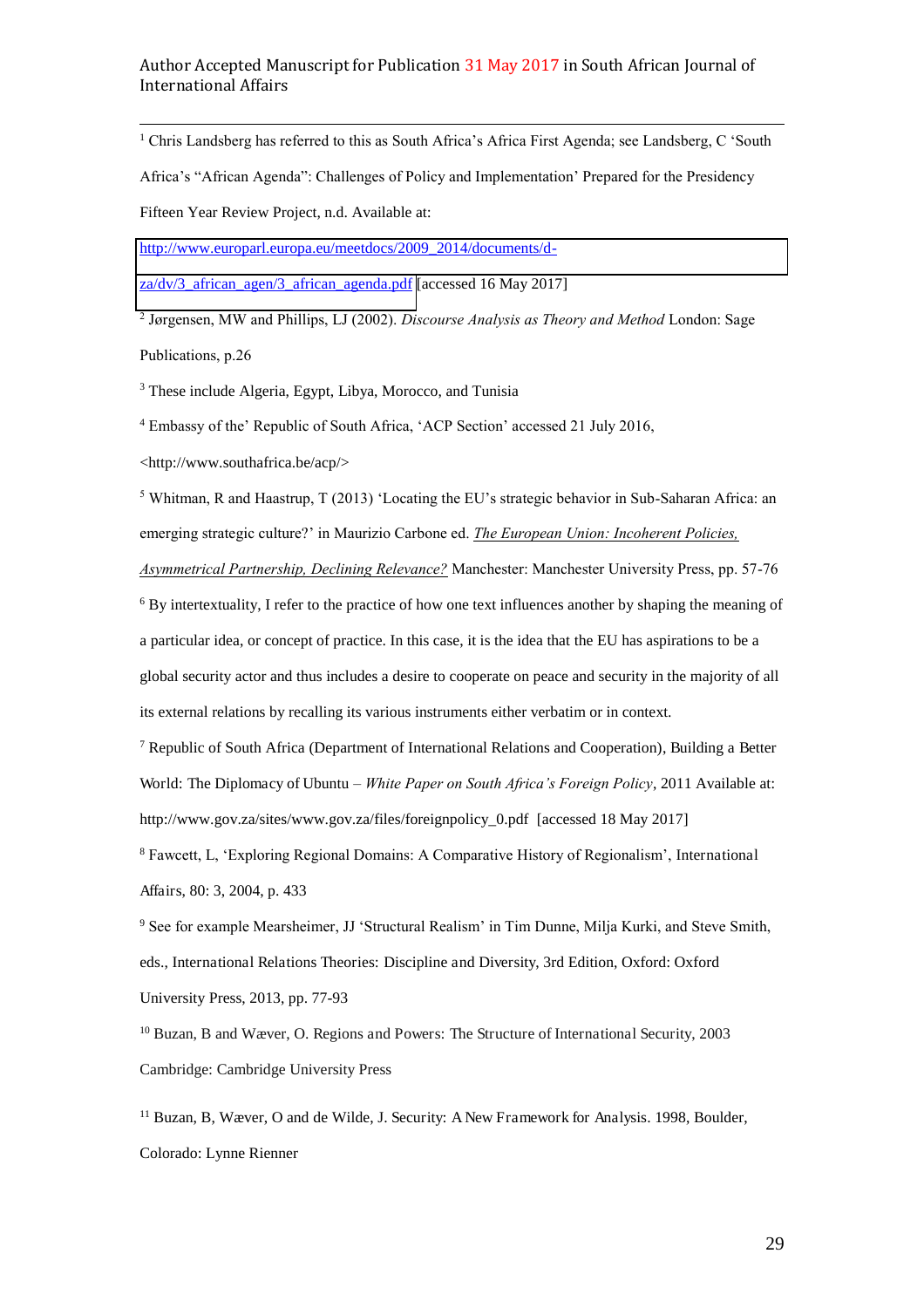j <sup>12</sup> Manners, I, 'Normative Power Europe: A Contradiction in Terms?

<sup>13</sup> Emphasis added. Republic of South Africa, White Paper on Intelligence, 1994, pp.6-7 [accessed 17 August 2016]

<sup>14</sup> Republic of South Africa (Department of International Relations and Cooperation), Building a Better World: The Diplomacy of Ubuntu *– White Paper on South Africa's Foreign Policy*, 2011 Available at: http://www.gov.za/sites/www.gov.za/files/foreignpolicy 0.pdf p.20 [accessed 18 May 2017]

<sup>15</sup> Republic of South Africa, South African Defence Review, 2014 Available at:

[http://www.gov.za/sites/www.gov.za/files/defencereview\\_2014\\_intro.pdf](http://www.gov.za/sites/www.gov.za/files/defencereview_2014_intro.pdf) [accessed 8 November 2016]

<sup>16</sup> Council of the European Union, European Security Strategy Brussels: European Union, 2003, p. 6. <sup>17</sup> Ibid

<sup>18</sup> This is certainly the perspective of former UN Secretary General Kofi Annan cited in United

Nations, A More Security World: Our Shared Responsibility, Report of the Secretary-General's High-

Level Panel on Threats, Challenges and Change. New York: United Nations, 2004; A similar perspective is articulated in

<sup>19</sup>Stern, M and Öjendal, J, 'Mapping the Security-Development Nexus: Conflict, Complexity,

Cacophony, Convergence?' Security Dialogue, 41: 1, 2010, pp. 5-30

<sup>20</sup> Republic of South Africa, South African Defence Review, 2014 Available at:

[http://www.gov.za/sites/www.gov.za/files/defencereview\\_2014\\_intro.pdf](http://www.gov.za/sites/www.gov.za/files/defencereview_2014_intro.pdf) [accessed 8 November 2016]

<sup>21</sup> Republic of South Africa, White Paper on Intelligence, 1994, pp.6-7 [accessed 17 August 2016]

 $22$  Stern, M and Öjendal, J, 'Mapping the Security-Development Nexus: Conflict, Complexity,

Cacophony, Convergence?' Security Dialogue, 41: 1, 2010, pp. 5-30

<sup>23</sup> European Union Council, Security Strategy, Brussels: European Union, 2003.

<sup>24</sup> South Africa Department of International Relations and Cooperation' Joint Press Release: 13<sup>th</sup> South

Africa – European Union Ministerial Political Dialogue (MPD) Meeting held on 26 February 2016, in

Pretoria, South Africa' SA-EU Strategic Partnership. Available at:

[www.dfa.gov.za/docs/2016/eu0229.htm](http://www.dfa.gov.za/docs/2016/eu0229.htm) [accessed 2 August 2016]

 $25$  Ibid

<sup>26</sup> Stern, M and Öjendal, J, 'Mapping the Security-Development Nexus: Conflict, Complexity,

Cacophony, Convergence?' Security Dialogue, 41: 1, 2010, pp. 5-30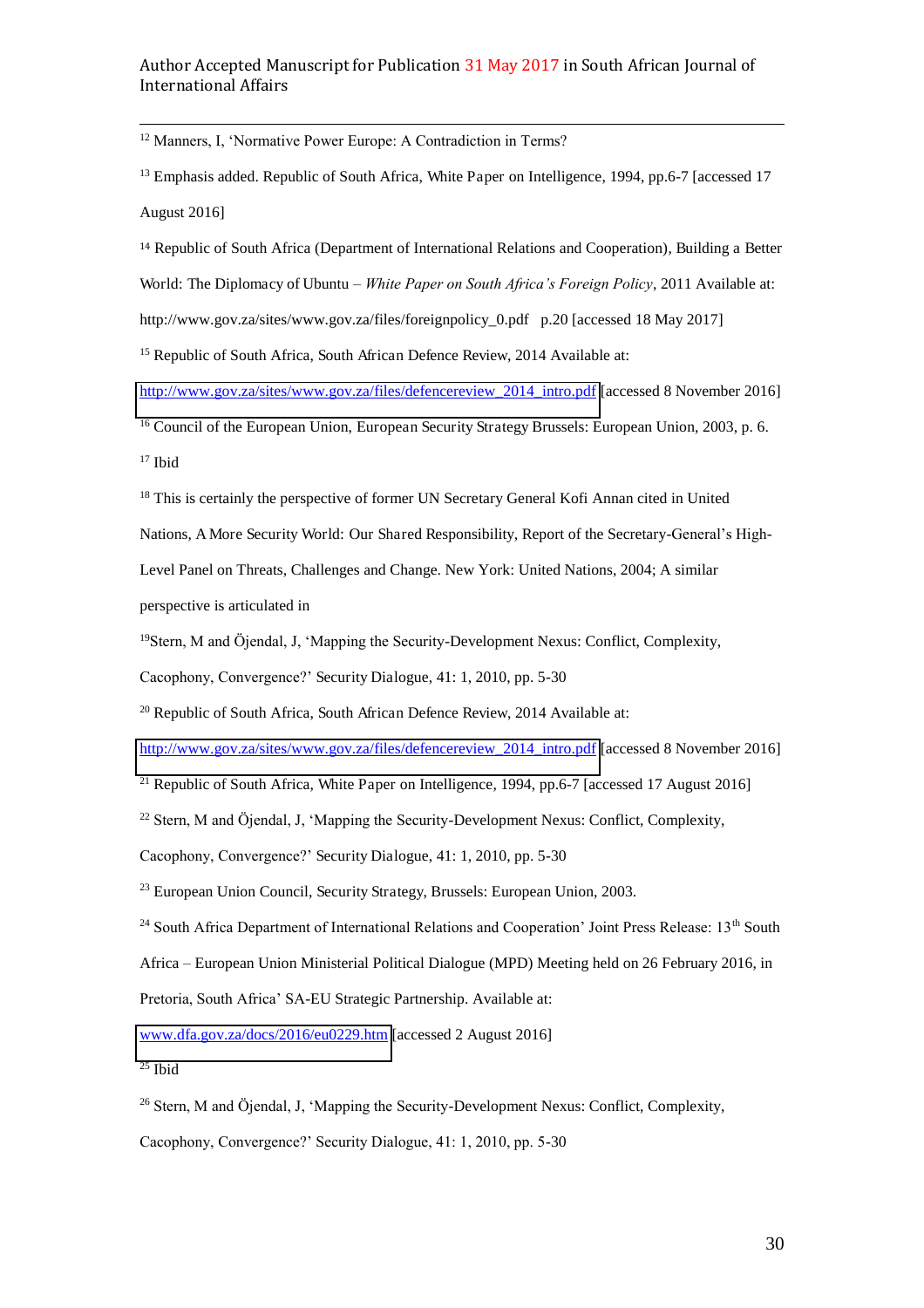j <sup>27</sup> See Haastrup, T. Charting Transformation through Security: Contemporary EU-Africa Relations,

Palgrave Macmillan, 2013 for an account of the development of interregional security cooperation.

<sup>28</sup> Stern, M and Öjendal, J, 'Mapping the Security-Development Nexus: Conflict, Complexity,

Cacophony, Convergence?' Security Dialogue, 41: 1, 2010, pp. 5-30

<sup>29</sup> *A Human Security Doctrine for Europe: the Barcelona Report of the Study Group on Europe's* 

Security Capabilities was produced by a group of experts led by LSE professor Mary Kaldor, 2003. It is available here:

http://www.lse.ac.uk/internationalDevelopment/research/CSHS/humanSecurity/barcelonaReport.pdf

<sup>30</sup> Hereafter referred to as Study Group

<sup>31</sup> Fukuda-Parr, S and Messineo, C 'Human Security: A critical review of the literature' CRPD

Working Paper No. 11, January 2012, Leuven: KU Leuven Available at:

https://soc.kuleuven.be/web/files/12/80/wp11.pdf

<sup>32</sup> A European Way of Security The Madrid Report of the Human Security Study Group comprising a Proposal and Background Report was produced by a group of experts led by LSE professor Mary Kaldor, 2007. It is available here: http://www.world-

governance.org/IMG/pdf\_0078\_A\_European\_Way\_of\_Security.pdf

<sup>33</sup> *A Human Security Doctrine for Europe: the Barcelona Report of the Study Group on Europe's*  Security Capabilities was produced by a group of experts led by London School of Economics (LSE) professor Mary Kaldor, 2003. It is available here:

http://www.lse.ac.uk/internationalDevelopment/research/CSHS/humanSecurity/barcelonaReport.pdf

<sup>34</sup> African Union, African Union Non-Aggression and Common Defence Pact. Addis Ababa: African Union, 2005. Available at:

[http://www.au.int/en/sites/default/files/treaties/7788-file-](http://www.au.int/en/sites/default/files/treaties/7788-file-african_union_non_aggression_and_common_defence_pact.pdf)

[african\\_union\\_non\\_aggression\\_and\\_common\\_defence\\_pact.pdf \[](http://www.au.int/en/sites/default/files/treaties/7788-file-african_union_non_aggression_and_common_defence_pact.pdf)accessed 18 August, 2016]

<sup>35</sup> Republic of South Africa (Department of International Relations and Cooperation), Building a Better World: The Diplomacy of Ubuntu *– White Paper on South Africa's Foreign Policy*, 2011 Available at: http://www.gov.za/sites/www.gov.za/files/foreignpolicy\_0.pdf p.4 [accessed 18 May 2017] <sup>36</sup> Hendricks, C, 'South Africa's Approach to Conflict Management in Burundi and the DRC: Promoting Human Security?' Strategic Review for Southern Africa, 37: 1, pp. 9-30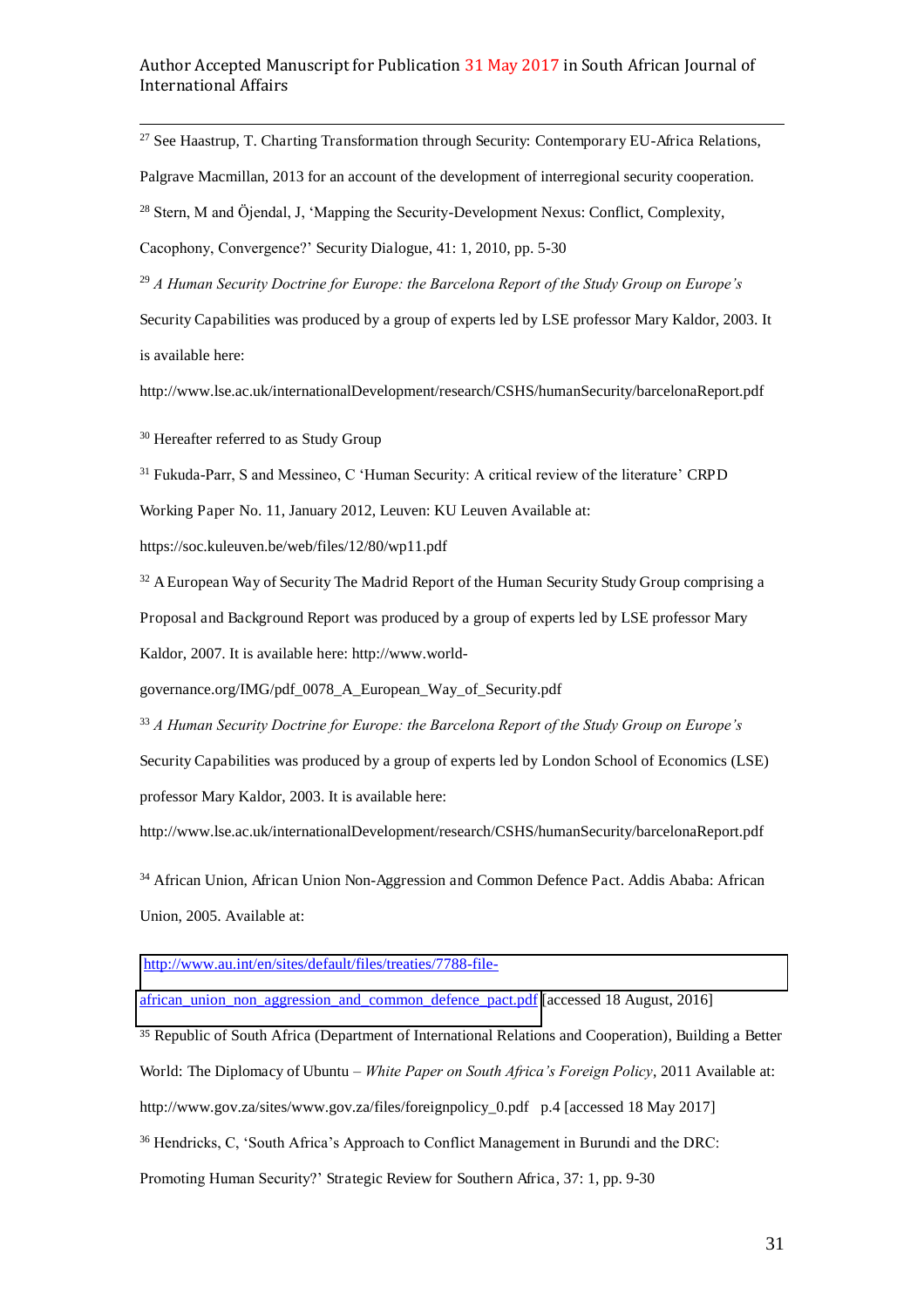j <sup>37</sup> Cilliers, J, Human Security in Africa: A conceptual framework for review, 2004, African Human Security Initiative. Available at:<https://www.issafrica.org/uploads/AHSIMONO1.PDF>[accessed 17 August 2016]

<sup>38</sup> A September 2004 special section of the journal Security Dialogue perfectly captures the divergent and ambivalent perspectives of scholars concerning human security as a security paradigm.

<sup>39</sup> Stern, M and Öjendal, J, 'Mapping the Security-Development Nexus: Conflict, Complexity,

Cacophony, Convergence?' Security Dialogue, 41: 1, 2010, p.15

<sup>40</sup> A European Way of Security: The Madrid Report of the Human Security Study Group comprising a

Proposal and Background Report was produced by a group of experts led by LSE professor Mary

Kaldor, 2007. It is available here: http://www.world-

governance.org/IMG/pdf\_0078\_A\_European\_Way\_of\_Security.pdf

<sup>41</sup> Stern, M and Öjendal, J, 'Mapping the Security-Development Nexus: Conflict, Complexity,

Cacophony, Convergence?' Security Dialogue, 41: 1, 2010, p. 18

 $42$  Ibid.

<sup>43</sup> Africa-EU 'Joint Africa-EU Strategy (JAES)', 2007, Available at: [http://www.africa-eu](http://www.africa-eu-partnership.org/sites/default/files/documents/eas2007_joint_strategy_en.pdf)[partnership.org/sites/default/files/documents/eas2007\\_joint](http://www.africa-eu-partnership.org/sites/default/files/documents/eas2007_joint_strategy_en.pdf) 

strategy\_en.pdf [accessed 18 August 2016]

<sup>44</sup> Van Nieuwkerk, A. 'South Africa and the African Peace and Security Architecture' Norwegian

Peacebuilding Resources Centre Report, Oslo: NOREF, March, 2014. Available at:

[http://noref.no/var/ezflow\\_site/storage/original/application/8e49f907f05d51bc0a848dcf3745a11c.pdf](http://noref.no/var/ezflow_site/storage/original/application/8e49f907f05d51bc0a848dcf3745a11c.pdf)

[accessed 8 November 2016]

<sup>45</sup> Ibid

<sup>46</sup> SA-EU Strategic Partnership: The Dialogue Facility 'About Us'. Available at:

<http://www.dialoguefacility.org/about.html>[accessed 18 August 2016]

<sup>47</sup> Ibid

<sup>48</sup> South African Liaison Office, Dialogue on Burundi, 28 July 2016, Pretoria. Available at:

<http://www.salo.org.za/dialogue-on-burundi-thursday-28-july-2016-pretoria/>[accessed 9 November

2016]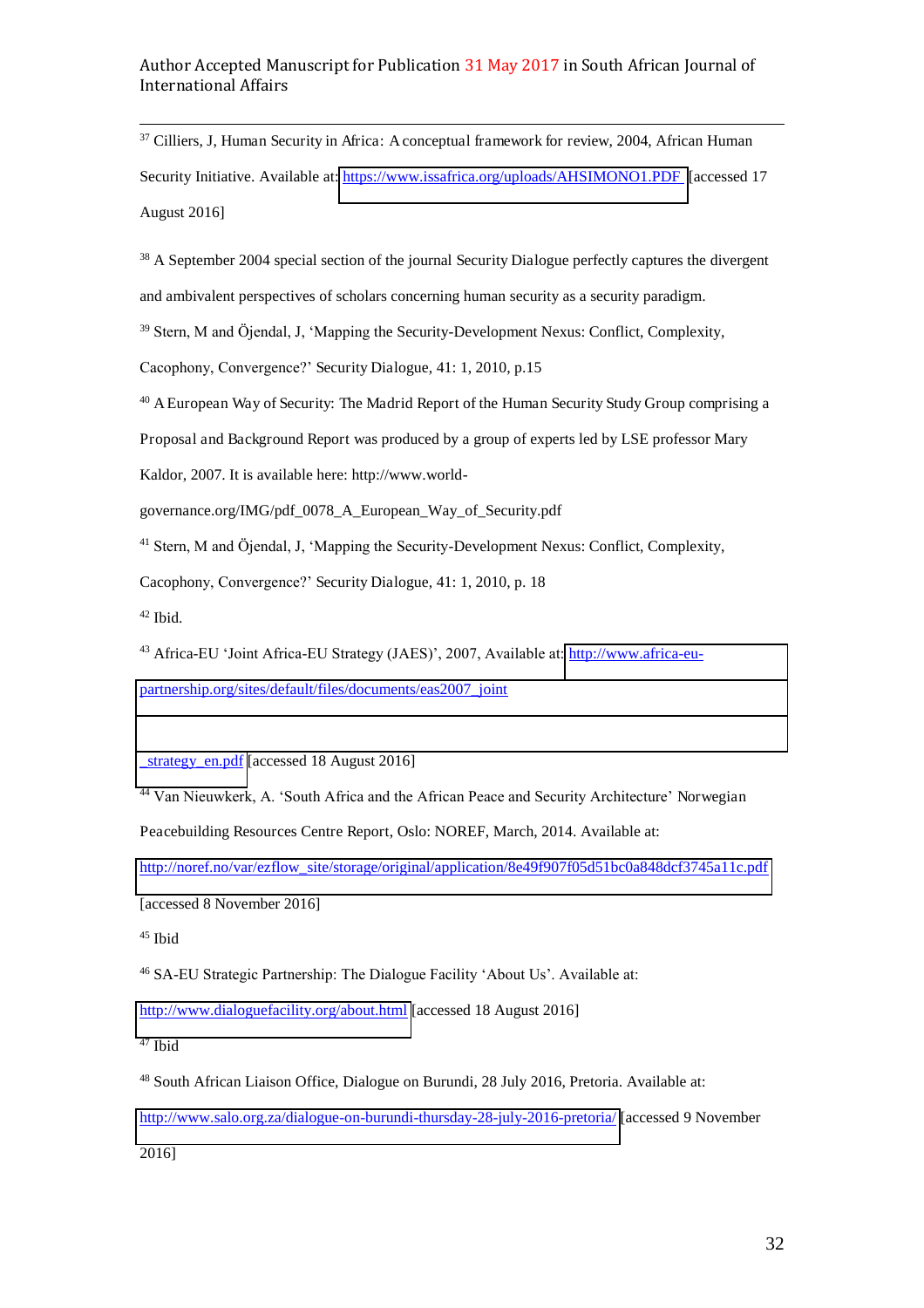j <sup>49</sup> Ibid

<sup>50</sup> http://eeas.europa.eu/archives/csdp/missions-and-operations/artemis-drc/index\_en.htm

<sup>51</sup> Tardy, T, CSDP: Getting Third States on Board, Brief Issue, Paris: European Union Institute for Security Studies, 2014, Available at:

[http://www.iss.europa.eu/uploads/media/Brief\\_6\\_CSDP\\_and\\_third\\_states.pdf](http://www.iss.europa.eu/uploads/media/Brief_6_CSDP_and_third_states.pdf) [accessed 9 November

2016]

<sup>52</sup> Ibid

53 Zandee, D, Hoebeke, H, Merket, H and Meijnders, M. The EU as a Security Actor in Africa: Indepth study Clingendael Monitor 2016. The Hague: Clingendael, Netherlands Institute of International Relations, 2015. Available: [http://www.clingendael.nl/sites/default/files/clingendael\\_monitor2016](http://www.clingendael.nl/sites/default/files/clingendael_monitor2016-the_EU_as_a_security_actor_in_africa-eng_0.pdf) [the\\_EU\\_as\\_a\\_security\\_actor\\_in\\_africa-eng\\_0.pdf](http://www.clingendael.nl/sites/default/files/clingendael_monitor2016-the_EU_as_a_security_actor_in_africa-eng_0.pdf) [Accessed 28 October 2016]

<sup>54</sup> In the majority of the concept notes that describe current EU missions in Africa carried out under the auspices of the CSDP, the EU always makes reference to the Joint Africa EU Strategy; its Peace and Security aims; and the role of the AU as its primary interlocutor. On its official website, the AU along with NATO, the UN, and ASEAN are named as essential peace and security partners as part of the multilateralisation of peace and security the EU pursues. Available at:

[https://eeas.europa.eu/topics/common-security-and-defence-policy-csdp/5392/csdp-structure-](https://eeas.europa.eu/topics/common-security-and-defence-policy-csdp/5392/csdp-structure-instruments-and-agencies_en)

instruments-and-agencies en (accessed 28 October 2016)

<sup>55</sup> MacRae, H. 'The EU as a gender equal polity: myths and realities', Journal of Common Market Studies 48: 1, 2010, pp. 155–74.; Guerrina, R. and Wright, K.A.M 'Gendering normative power Europe: lessons of the Women, Peace and Security agenda'. International Affairs, 92: 2, 2016, pp. 293–312.

<sup>56</sup> Women's International League for Peace and Freedom. Why Women Peace and Security? - Solutions: Innovative WPS agenda, 2016. Available at: [http://www.peacewomen.org/why-](http://www.peacewomen.org/why-WPS/solutions)[WPS/solutions \(](http://www.peacewomen.org/why-WPS/solutions)accessed 30 October 2016)

<sup>57</sup> Ibid

<sup>58</sup> EU Delegation to the United Nations. EU Statement *–* United Nations Security Council: Resolution 1325 Women, Peace and Security, 25 October 2016, Available: http://eu-un.europa.eu/eu-statementunited-nations-security-council-resolution-1325-women-peace-security/